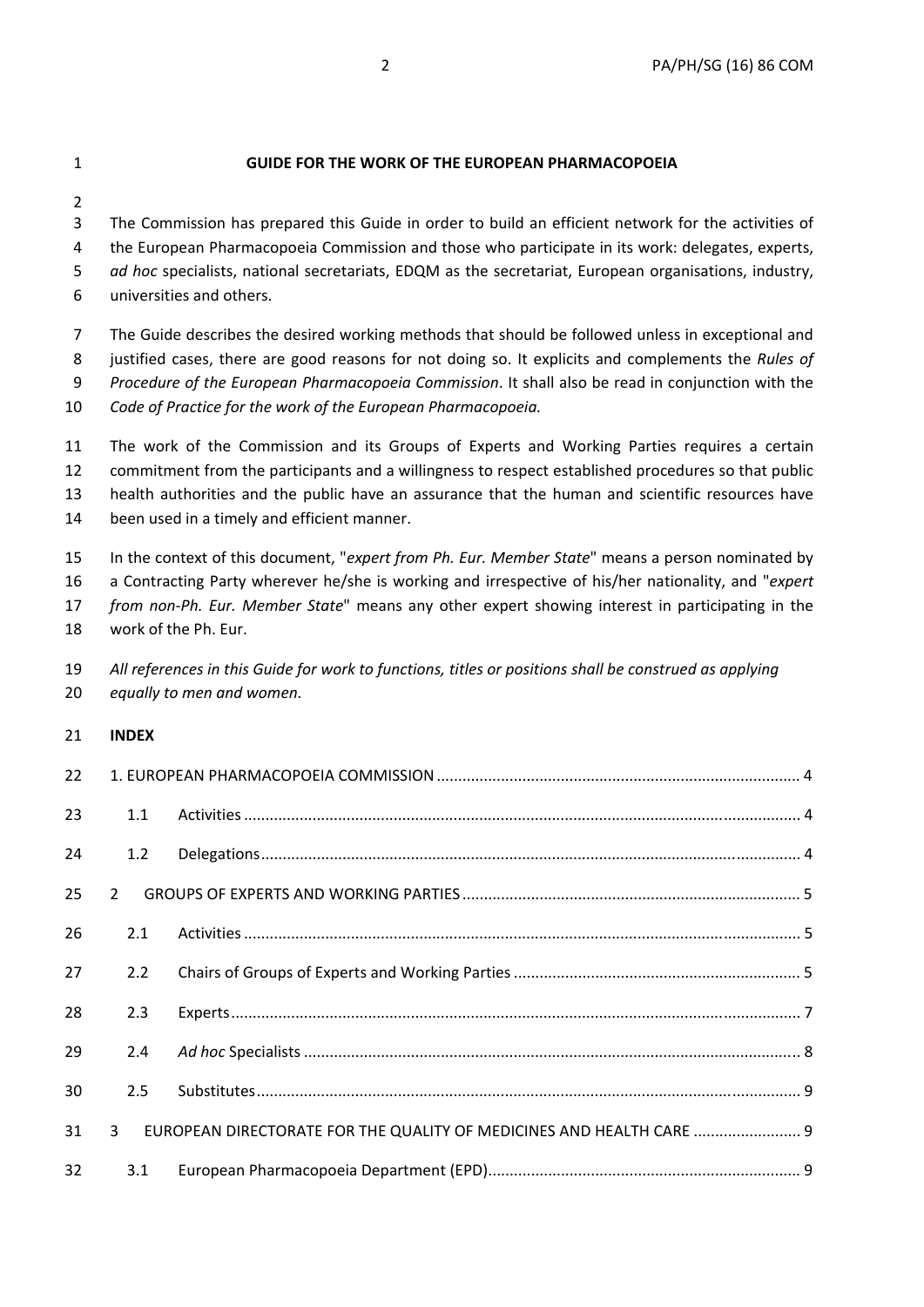| $\mathbf{1}$ | 3.2 |                                                                                                   |
|--------------|-----|---------------------------------------------------------------------------------------------------|
| 2            | 3.3 |                                                                                                   |
| 3            | 3.4 |                                                                                                   |
| 4            | 3.5 |                                                                                                   |
| 5            | 3.6 |                                                                                                   |
| 6            | 4   |                                                                                                   |
| 7            | 4.1 |                                                                                                   |
| 8            | 4.2 |                                                                                                   |
| 9            | 4.3 |                                                                                                   |
| 10           | 5   |                                                                                                   |
| 11<br>12     | 5.1 | Manufacturers and other interested parties from Member States of the Ph. Eur.                     |
| 13<br>14     | 5.2 | Manufacturers and other interested parties from non-Member States of the Ph. Eur.                 |
| 15           | 5.3 |                                                                                                   |
| 16           | 5.4 |                                                                                                   |
| 17           | 6   |                                                                                                   |
| 18           | 6.1 |                                                                                                   |
| 19           | 6.2 |                                                                                                   |
| 20           | 6.3 |                                                                                                   |
| 21           | 7   |                                                                                                   |
| 22           | 8   |                                                                                                   |
| 23           |     | Annex 1. Use, Elaboration and Updating of the European Pharmacopoeia                              |
| 24           |     | Annex 2. Notification form of a suspected deficiency in a monograph of the European Pharmacopoeia |
| 25           |     | Annex 3. Procedures for elaboration of monographs for the European Pharmacopoeia                  |
|              |     |                                                                                                   |

26 Annex 4. List of basic documents provided to those involved in the work of the European 27 Pharmacopoeia Commission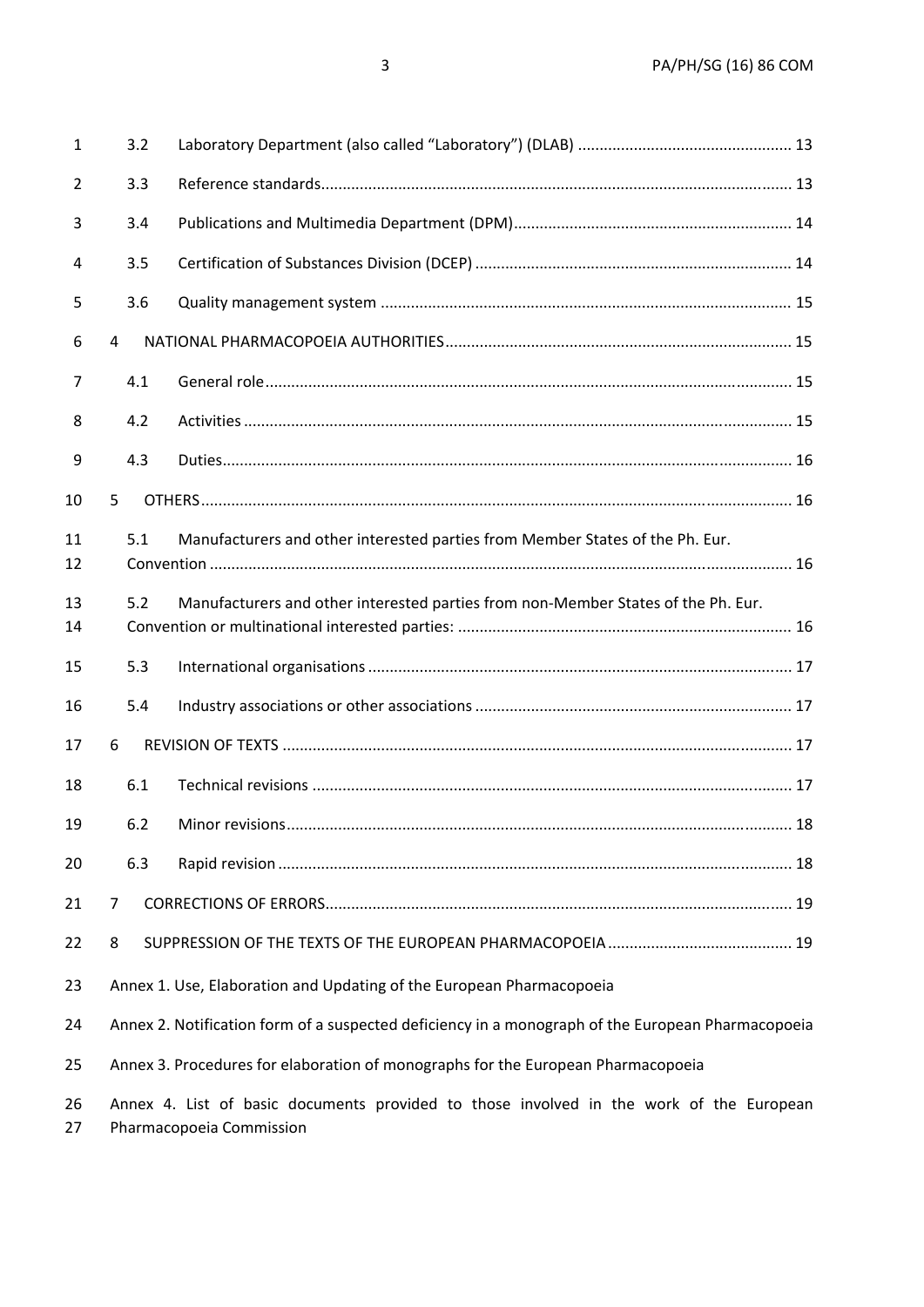## 1 **1. EUROPEAN PHARMACOPOEIA COMMISSION**

- 2 1.1 Activities
- 3 1.1.1 The legal framework for the use, elaboration and updating of the European Pharmacopoeia 4 in close collaboration with its stakeholders is summarized in Annex 1.
- 5 1.1.2 A notification for suspected deficiencies in European Pharmacopoeia monographs to be used 6 by the licensing authorities is given as Annex 2.
- 7 1.1.3 The Commission defines its Code of Practice.
- 8 1.1.4 The Commission elaborates detailed working procedures for the elaboration of monographs 9 (See Annex 3)
- 10 1.1.5 The Commission establishes a list of basic documents that are to be provided to each 11 appointed expert and if deemed appropriate to *ad hoc* specialists (see Annex 4).
- 12 1.2 Delegations
- 13 1.2.1 If a delegation intends to raise technical matters relating to an item on the agenda for a 14 forthcoming session of the Commission, it should notify in written in advance the Chair of 15 the Commission, the Chair of the Group of Experts or Working Party concerned and the 16 Secretariat. Appropriate steps should then be taken to resolve the points at issue before the 17 item is discussed in session.
- 18 1.2.2 Delegations should submit in writing editorial comments on documents for adoption to the 19 Chair of the Commission, the Chair of the Group of Experts or Working Party concerned and 20 the Secretariat.
- 21 1.2.3 Delegations should ensure that nominations of Chairs, experts and/or *ad hoc* specialists for 22 appointment to the Groups of Experts or Working Parties are sent to the Secretariat and 23 accompanied by information on the relevant experience of the nominee (*curriculum vitae*) 24 and by a declaration of interests. The nomination form, *curriculum vitae* and the declaration 25 of interests are held by the Secretariat. The nomination form and *curriculum vitae* are 26 provided to the Presidium. The declarations of interests are managed as described in the 27 Code of practice for the work of the European Pharmacopoeia.
- 28 1.2.4 On request the *curriculum vitae* and the declaration of interests of experts and *ad hoc* 29 specialists might also be provided to Chairs of Groups of Experts or Working Parties.
- 30 1.2.5 When proposing an Expert or an *ad hoc* Specialist for re-nomination, the delegation should 31 consider the past contribution of the nominee and may consult the Chair of the Group of 32 Experts or Working Party concerned, the Secretariat and the Presidium for advice on this.
- 33 1.2.6 Delegations should make every effort to send their comments or other contributions to 34 matters to be treated by correspondence within the agreed deadlines. A delegation failing to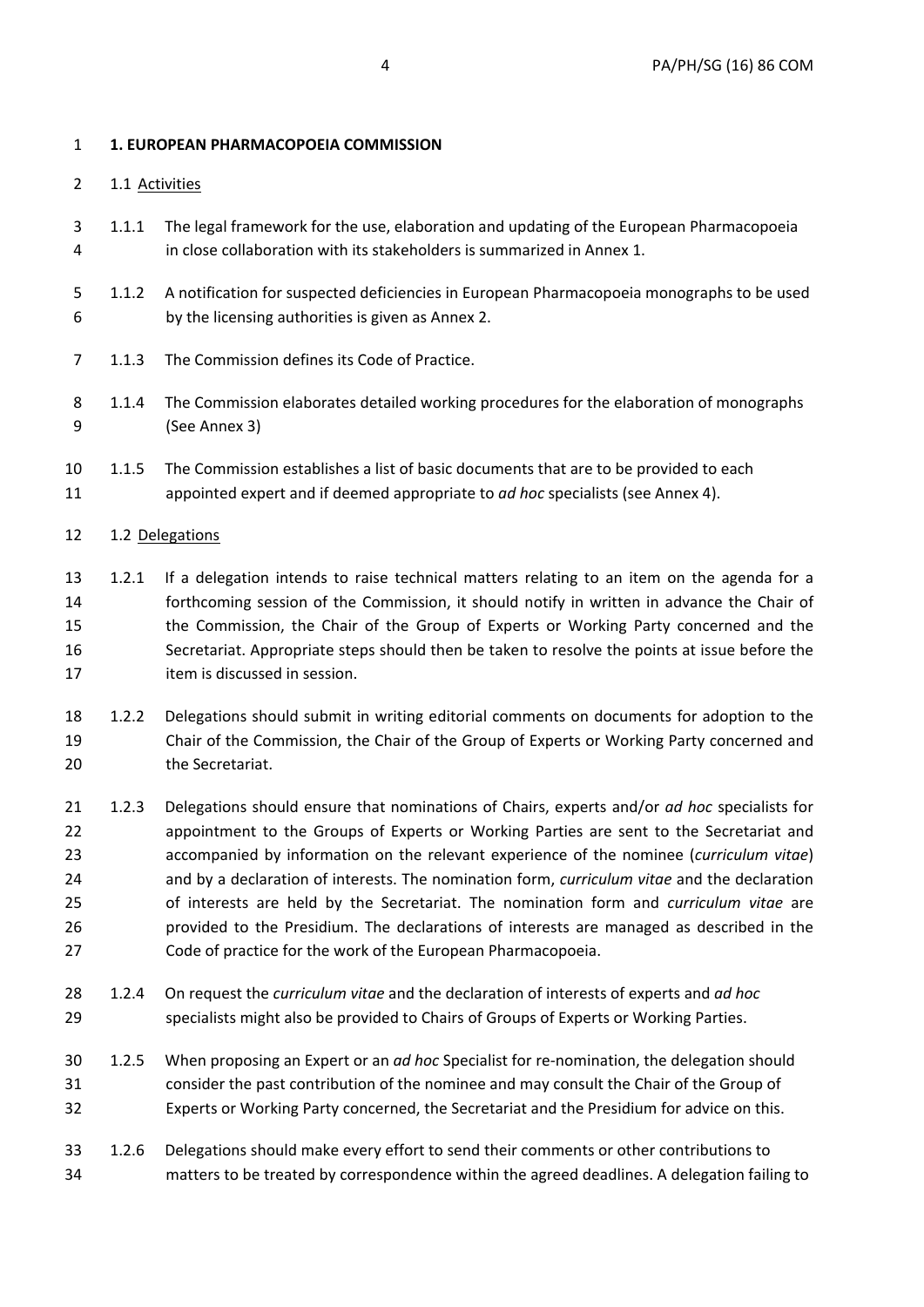1 observe a deadline should consider the disadvantages involved in delaying adoption of a text 2 before asking the Commission to make a comment or contribution into consideration.

3 1.2.7 Delegations should send to the Chair of the Commission copies of all correspondence 4 relevant to the work of the Commission.

## 5 **2 GROUPS OF EXPERTS AND WORKING PARTIES**

- 6 2.1 Activities
- 7 2.1.1 The procedures for elaboration of monographs and general chapters of the European 8 Pharmacopoeia are described in Annex 3.
- 9 2.1.2 During the work, due consideration is taken of the relevant Technical Guide(s) for the 10 Elaboration of Monographs wherever applicable. Editorial style is taken care of by the 11 Secretariat.

12 2.1.3 Where relevant, draft monographs, general chapters or other texts submitted must be 13 accompanied by validation reports relating to the methods proposed together with batch 14 analysis for the full range of tests. Validation reports are archived at EDQM and are not 15 released to third parties. The tests should be verified in at least a second laboratory. 16 Specifications in monographs should be based on those for products approved in Member 17 States.

- 18 2.1.4 Monograph proposals should be submitted together with a report including experimental 19 results and summarising all available scientific information, including validation data.
- 20 2.1.5 Wherever possible work should proceed by correspondence between a limited number of 21 Experts and *ad hoc* Specialists (co-ordinator and co-workers). Copies of all relevant 22 correspondence are sent to the Chair of the Group of Experts or Working Party and to the 23 Secretariat. The aim of the preliminary exchange by correspondence between the co-24 ordinator and co-workers is to provide a good basis for the Group of Experts or Working 25 Party to finalise the drafts as promptly as possible.
- 26 2.1.6 A member of the Commission's Secretariat shall attend each meeting of a group. The 27 member of the Secretariat in attendance may at any time contribute to the work of the 28 group.

### 29 2.2 Chairs of Groups of Experts and Working Parties

- 30 2.2.1 Proposals for new appointments and for re-appointment should be submitted not later than 31 28 days before the beginning of the Session at which the appointment is to be made. Not 32 later than 21 days before the beginning of the Session, the Secretariat should notify the 33 delegations in writing of candidatures received.
- 34 2.2.2 The Chair, with the support of the Secretariat, is responsible for the progress of the work 35 allocated to the Group of Experts or Working Party and to this end establishes a plan for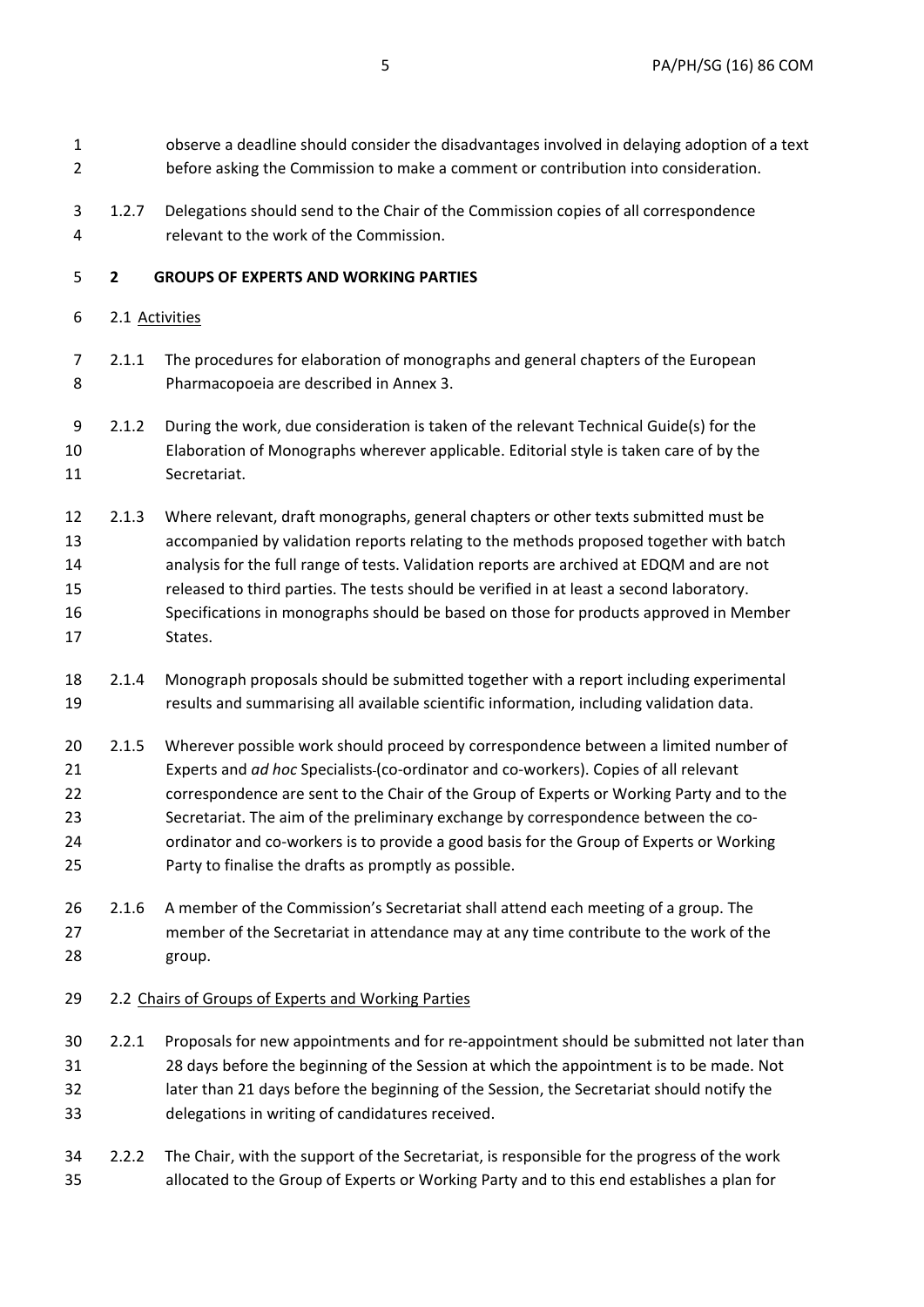1 carrying out the work, distributes the work in consultation with the members and ensures 2 that time limits set for assignments are respected.

- 3 2.2.3 Wherever possible, the Chair holds a preparatory meeting with the Secretariat prior to the 4 meeting.
- 5 2.2.4 The Chair, with the support of the Secretariat, ensures that drafts are based on the 6 Commission's relevant Technical Guides and are supported by the necessary documentation 7 in the form of experimental results, reports of group meetings, validation data and an 8 explanatory note, particularly for revision proposals.
- 9 2.2.5 The Chair ensures that scientific grounds are adequately reflected in the decisions of the 10 Group of Experts or Working Party.
- 11 2.2.6 The Chair monitors, together with the Secretariat, that the present Guide for the Work is 12 respected.
- 13 2.2.7 The Chair, with the support of the EDQM, follows up the appropriate work for establishing 14 the reference standards.
- 15 2.2.8 The Chair decides, in consultation with the members, when a draft can be published in 16 Pharmeuropa for comment.
- 17 2.2.9 Comments received after publication in Pharmeuropa are considered by the Group of Experts 18 or Working Party concerned. The Chair ensures that the comments are considered according 19 to their merits. Wherever a proposal for change is not accepted, the Chair ensures that the 20 reasons are clearly formulated. When a substantial change is introduced in the light of the 21 results of the enquiry, the text is published in Pharmeuropa again for comment.
- 22 2.2.10 The Chair decides, in consultation with the members, when a draft for a monograph, general 23 chapter or other text can be submitted to the Commission for adoption. The Chair should be 24 prepared, on behalf of the Group of Experts or Working Party, to resolve in session minor 25 points raised by delegations of the Commission.
- 26 2.2.11 The Chair decides, in consultation with the Secretariat, the agenda for a meeting. Normally 27 documents should be received by members a week in advance of the meeting.
- 28 2.2.12 The Chair ensures that only authorised persons are attending the meeting.
- 29 2.2.13 The Chair ensures that impartiality is maintained in case an interest is declared.
- 30 2.2.14 Where necessary, the Chair refers to the Commission in writing any question requiring a 31 decision of principle prior to continuation of work on a given item.
- 32 2.2.15 Chairs (except those of "dormant" working parties), who are not part of Commission 33 delegations, should attend a session of the European Pharmacopoeia Commission at least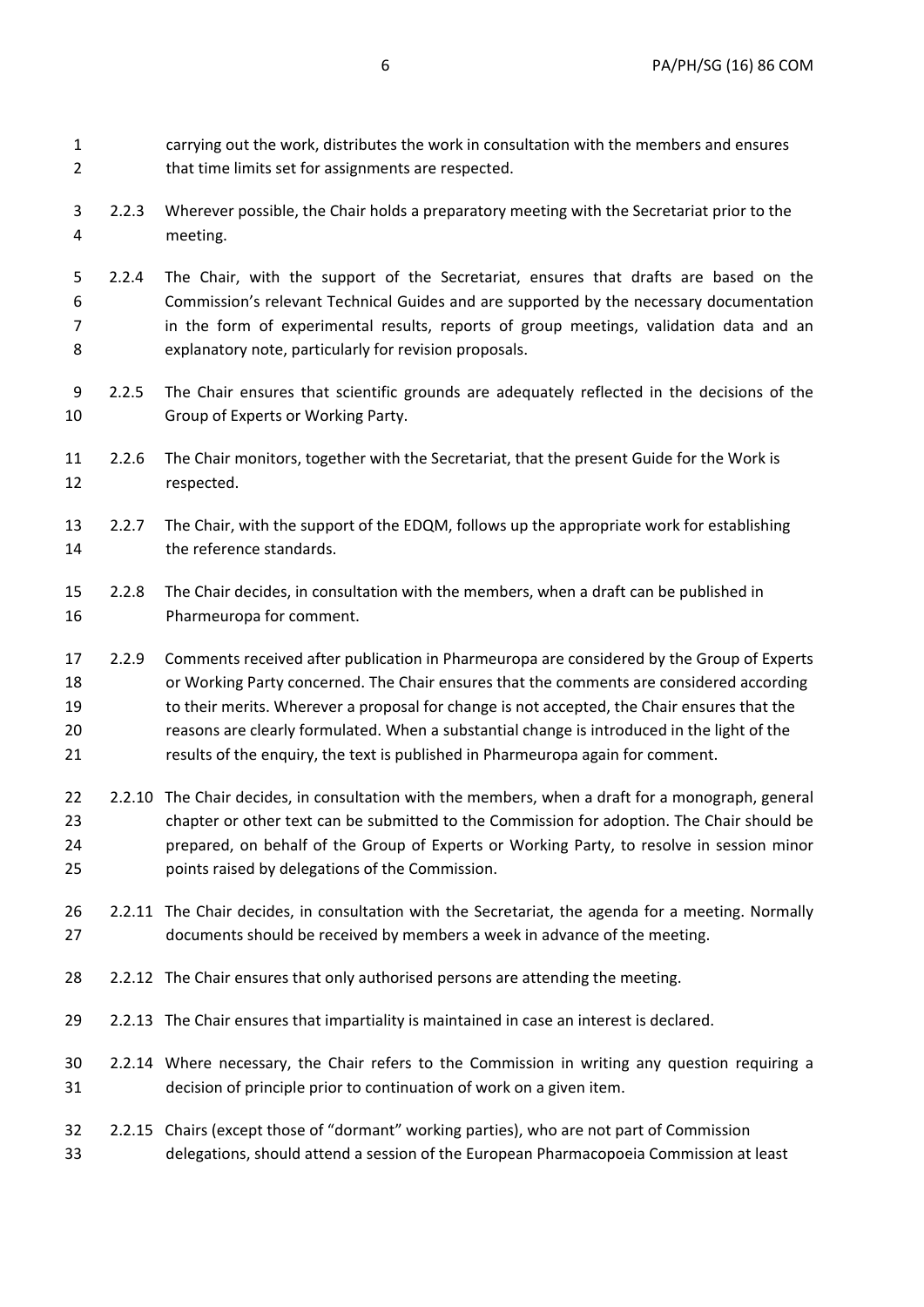1 once a year to have the opportunity to see how Commission works and to present the 2 progress of the work carried out by their Group. 3 2.2.16 Chairs report regularly to the Commission on progress with the work programme, 4 highlighting items where the work has not advanced as expected and the reasons for this. 5 2.2.17 Chairs of Groups of Experts and Working Parties should be prepared to attend and play an 6 active role in conferences organised by EDQM on subjects relevant for the activities of their 7 Group of Experts or Working Party. 8 2.2.18 Chairs may be convened to special meetings subject to the approval of the Commission, 9 which shall also determine the date and agenda of such meetings. 10 2.2.19 When a Chair attends and plays an active role in conferences organised by third parties on 11 subjects relevant for the activities of the Ph. Eur. Commission, he shall keep informed the 12 Chair of the Commission and the Secretariat prior to the conference. 13 2.2.20 In the absence of the Chair, the Group of Experts or Working Party shall agree on an acting 14 Chair from amongst its experts from Ph. Eur. Member States. 15 2.3 Experts 16 2.3.1 Proposals for new appointments and for re-appointment should be submitted not later than 17 28 days before the beginning of the Session at which the appointment is to be made. 18 2.3.2 Experts should meet the selection criteria approved by the Commission. They contribute on a 19 voluntary basis having fully understood the commitment involved. 20 2.3.3 Experts shall be appointed by the Commission for their personal competence and if 21 applicable, have at their disposal the facilities necessary to contribute to the Group of 22 Experts or Working Party. They shall be allocated to Groups of Experts or Working Parties on 23 the proposal of the Presidium according to the selection criteria approved by the 24 Commission. For each Group, the Secretariat shall provide the Commission with the 25 geographical distribution of the already appointed (if applicable) and proposed members. 26 Based on this information, the Commission shall ensure a fair and appropriate balance of the 27 geographical distribution between the experts from Ph. Eur. Member States but also 28 between the experts from Ph. Eur. Member States and the experts from non-Ph. Eur. 29 Member States. 30 2.3.4 At the end of the term of office the appointment of each expert may be renewed. Where an 31 expert is appointed during the three-year period, his term of office shall end at the same 32 time as that of other members. At a time sufficiently before the end of the term of office, the 33 Commission shall review the Terms of Reference and the necessity to reappoint Groups of 34 Experts and Working Parties for a new period. Based on the results of this review, the

35 Secretariat of the Commission shall update the Terms of Reference and ask each Contracting 36 Party for its proposals, in writing, for the designation of experts.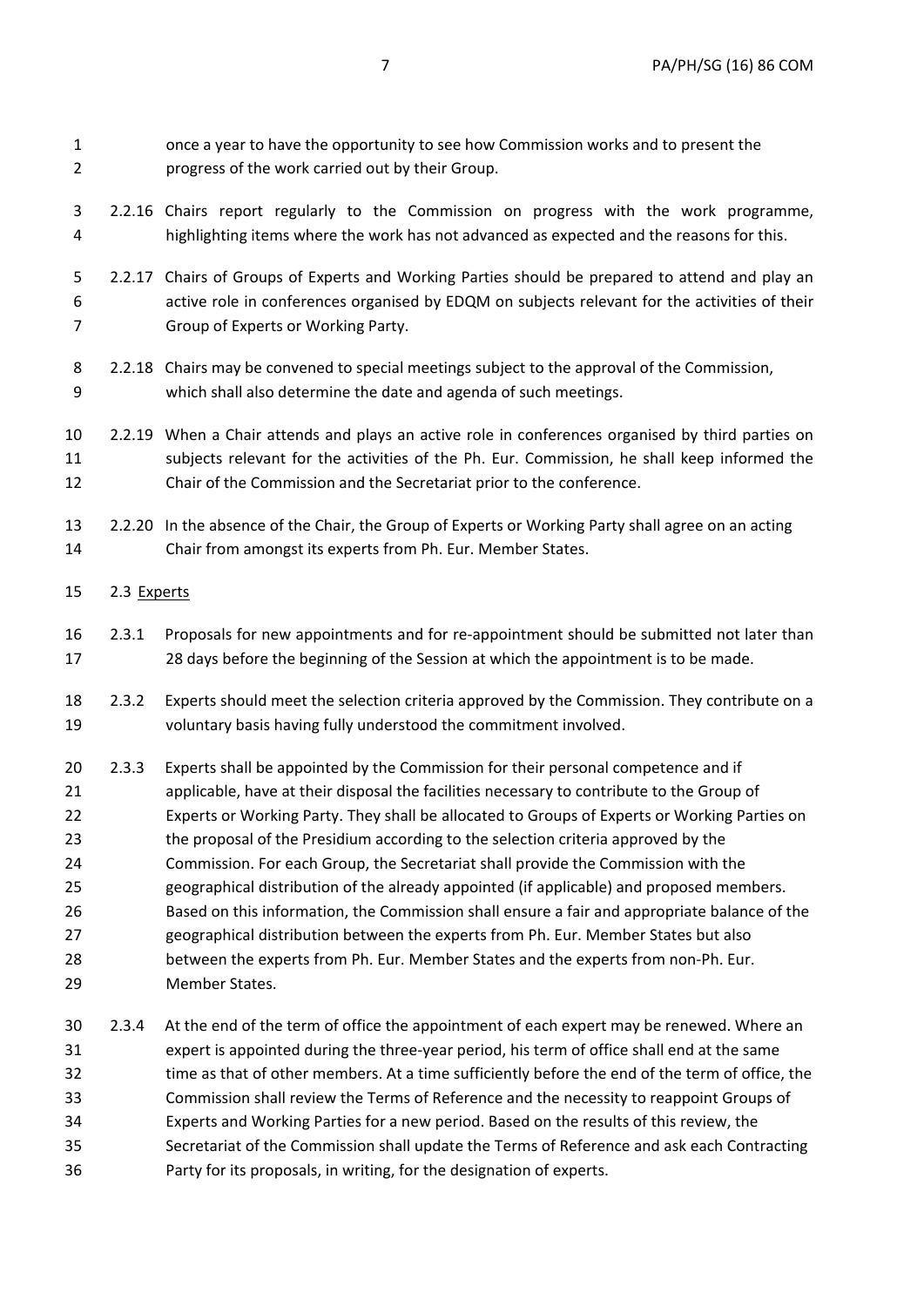- 1 2.3.5 Experts receive the basic documents decided by the Commission (see Annex 4). 2 2.3.6 Each Expert should make a fair contribution to the work of the Group of Experts or Working 3 Party, including the provision of results of experimental work, where required, and respect 4 the time limits set for assignments. 5 2.3.7 Experts receive all documents and other written communications intended to be studied by 6 the Group of Experts or the Working Party. They should maintain confidentiality concerning 7 the work of the group. 8 2.3.8 An Expert should maintain proper communication either with the National Pharmacopoeia 9 Authority if he is nominated by a Contracting Party or with the Secretariat if he is nominated 10 from a non-Ph. Eur. Member State, for example by making regular reports on the progress of 11 work. 12 2.3.9 An Expert should attend all meetings of the Group of Experts or Working Party. An expert 13 nominated by a Contracting Party should inform the National Pharmacopoeia Authority and 14 the Secretariat in good time if he is unable to attend a meeting. An expert from non-Ph. Eur. 15 member state should inform the Secretariat in good time if he is unable to attend a meeting 16 2.3.10 If an expert fails to attend three consecutive meetings, the Chair of the Group of Experts or 17 Working Party and the Secretariat may decide to stop sending documents and other written 18 communications to this expert. The relevant NPA needs to be consulted beforehand in case 19 of experts nominated by a Contracting Party. 20 2.3.11 Experts may involve other persons in their work for the Pharmacopoeia where this is useful 21 for the advancement of the work and are responsible for ensuring that these persons are 22 aware of the confidential nature of provided information and data and that the results of the 23 work shall only be used by the Pharmacopoeia. 24 2.3.12 When an expert attends and plays an active role in conferences organised by third parties on 25 subjects relevant for the activities of the Ph. Eur. Commission, he shall keep informed the 26 Chair of the Commission and the Secretariat prior to the conference. 27 2.4 *Ad hoc* Specialists 28 2.4.1 Proposals for new appointments and for re-appointment should be submitted not later than 29 28 days before the beginning of the Session at which the appointment is to be made. 30 2.4.2 Subject to the prior approval of the Chair of the Group and of the Secretariat, *ad ho*c 31 specialists having a current scientific and/or technical knowledge in a specific aspect of the 32 work or a specific topic may assist a Group even if such a need has not been raised in the 33 *Terms of reference and profile for members* document. 34 2.4.3 *Ad hoc* specialists should meet the selection criteria approved by the Commission. They
- 35 contribute on a voluntary basis having fully understood the commitment involved.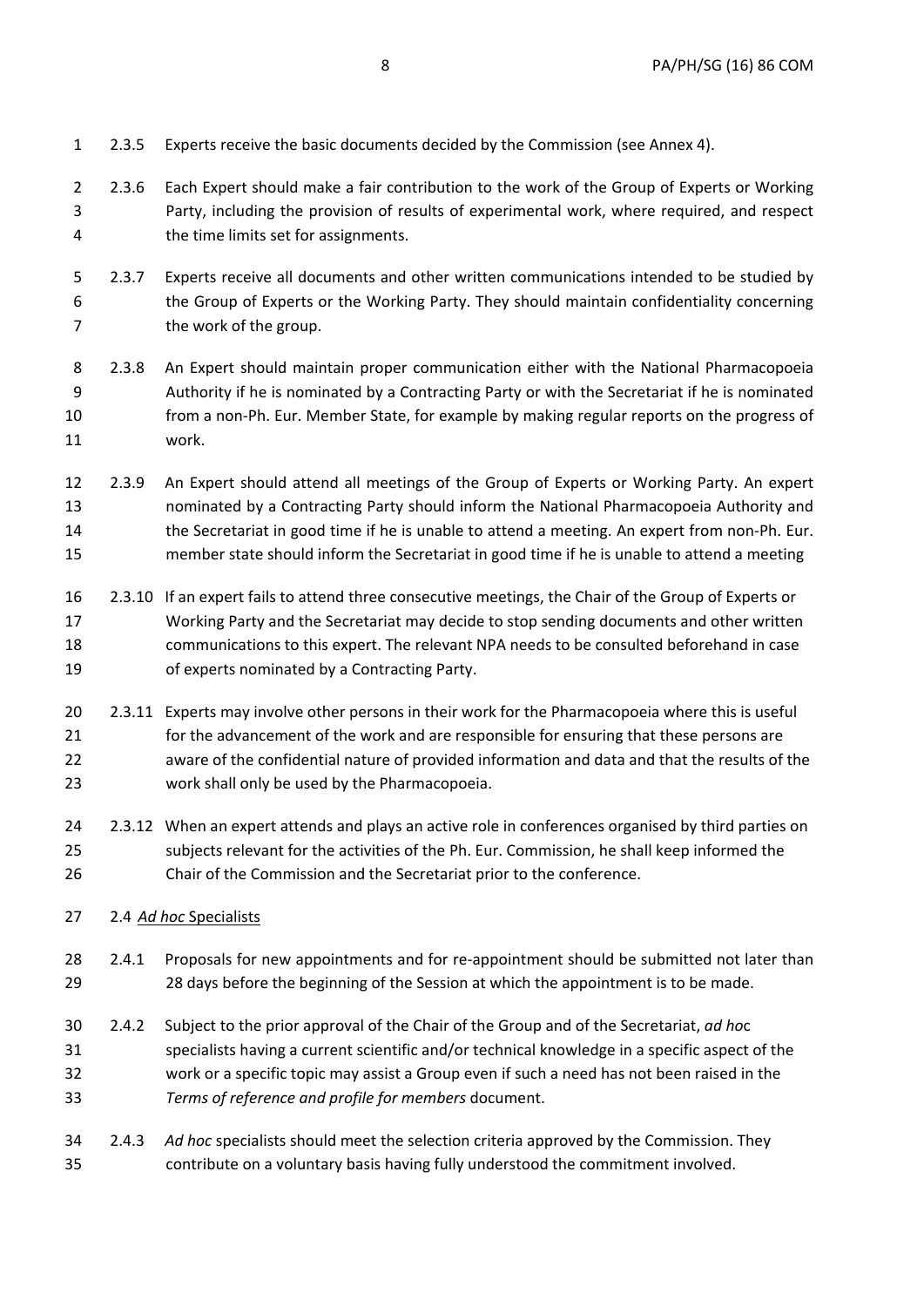| 31                     |                 | 3.1 European Pharmacopoeia Department (EPD)                                                                                                                                                                                                                                                                                                               |
|------------------------|-----------------|-----------------------------------------------------------------------------------------------------------------------------------------------------------------------------------------------------------------------------------------------------------------------------------------------------------------------------------------------------------|
| 30                     | 3               | <b>EUROPEAN DIRECTORATE FOR THE QUALITY OF MEDICINES AND HEALTHCARE</b>                                                                                                                                                                                                                                                                                   |
| 29                     |                 | be studied by the substitute at the relevant meeting.                                                                                                                                                                                                                                                                                                     |
| 28                     | 2.5.2           | The Contracting Party provides all documents and other written communication intended to                                                                                                                                                                                                                                                                  |
| 27                     |                 | the Contracting Party to the Secretariat.                                                                                                                                                                                                                                                                                                                 |
| 25<br>26               | 2.5.1           | The substitute should have a similar knowledge and expertise to the appointed expert or ad<br>hoc specialist and his curriculum vitae as well as a declaration of interest should be sent by                                                                                                                                                              |
| 24                     | 2.5 Substitutes |                                                                                                                                                                                                                                                                                                                                                           |
| 21<br>22<br>23         |                 | 2.4.12 When an ad hoc specialist attends and plays an active role in conferences organised by third<br>parties on subjects relevant for the activities of the Ph. Eur. Commission, he shall keep<br>informed the Chair of the Commission and the Secretariat prior to the conference.                                                                     |
| 17<br>18<br>19<br>20   |                 | 2.4.11 Ad hoc specialists may involve other persons in their work for the Pharmacopoeia where this<br>is useful for the advancement of the work and are responsible for ensuring that these<br>persons are aware of the confidential nature of provided information and data and that the<br>results of the work shall only be used by the Pharmacopoeia. |
| 15<br>16               |                 | 2.4.10 At each Commission session, a list of ad hoc specialists having participated in the work of the<br>Groups since the previous session will be provided to the Commission.                                                                                                                                                                           |
| 13<br>14               | 2.4.9           | An ad hoc specialist should inform the National Pharmacopoeia Authority and the Secretariat<br>in good time if he is unable to attend a meeting.                                                                                                                                                                                                          |
| 11<br>12               | 2.4.8           | Ad hoc specialists will be invited to attend meetings where his expertise is relevant and<br>needed. Ad hoc specialists may then attend the whole meeting.                                                                                                                                                                                                |
| 10                     | 2.4.7           | Ad hoc specialists should maintain confidentiality concerning his work for the group.                                                                                                                                                                                                                                                                     |
| 8<br>9                 | 2.4.6           | The Secretariat provides all documents and other written communication intended to be<br>studied by the ad hoc specialist at the relevant meeting.                                                                                                                                                                                                        |
| 4<br>5<br>6<br>7       | 2.4.5           | Ad hoc specialists do not have access to other documents intended to be studied by the<br>Group of Experts or Working Party unless decided so, on a case-by-case basis, by the Chair of<br>the Group of Experts or Working Party and by the Secretariat i.e. if considered necessary for<br>the ad hoc specialist to fulfil their role.                   |
| $\mathbf{1}$<br>2<br>3 | 2.4.4           | Ad hoc specialists receive part or all of the basic documents decided by the Commission (see<br>Annex 4) as considered appropriate by the Chair of the Group of Experts or Working Party<br>and by the Secretariat.                                                                                                                                       |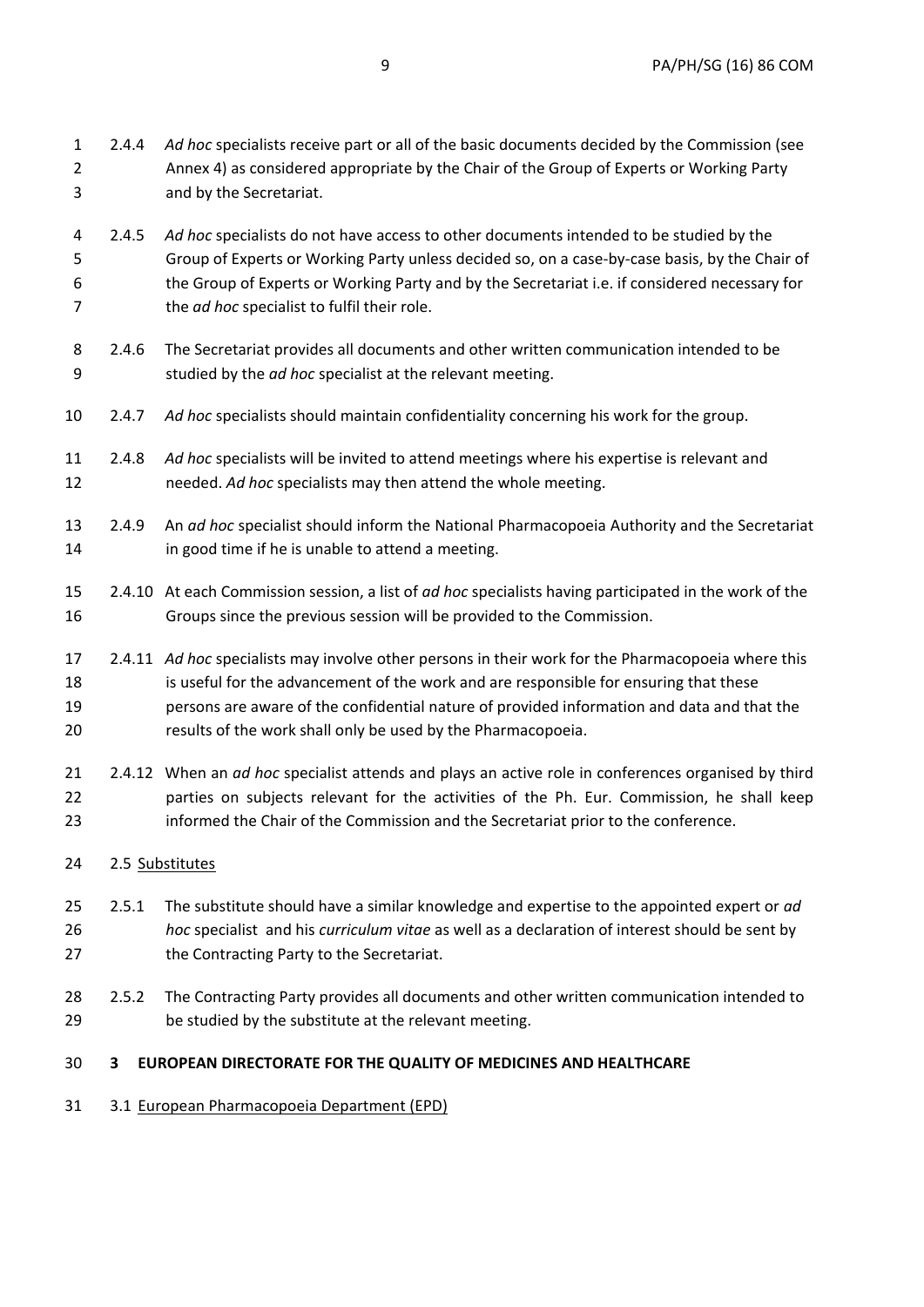- 1 3.1.1 The Secretariat of the European Pharmacopoeia and its Groups of Experts and Working 2 Parties is performed by the European Pharmacopoeia Department (EPD) of EDQM. The Head 3 of this Department acts as scientific Secretary to the Commission.
- 4 3.1.2 The Secretariat arranges Sessions of the Commission and meetings of the Groups of Experts 5 and Working Parties and any other meetings asked for by the Commission. Convocations, 6 which should indicate the venue and duration of a session or a meeting are sent to the 7 Delegates and/or Experts/*ad hoc* Specialists, to Liaison Sections of the European Committee 8 on Pharmaceuticals and Pharmaceutical Care and to central addresses of National 9 Pharmacopoeia Authorities in adequate time, normally not less than 4 weeks before the 10 meeting or session, to allow appropriate arrangements to be made.
- 11 3.1.3 For Sessions of the Commission, the Secretariat draws up a draft agenda, in consultation with 12 the Chair. This draft agenda is sent to delegations so as to be available not less than 6 weeks 13 before the Session. The agenda is drawn up taking into account comments received from 14 delegations normally by the deadline indicated on the draft agenda. The agenda is sent to 15 delegations such as to be available at least 3 weeks before the Session. An addendum to the 16 agenda is prepared and provided to delegations at the beginning of the Session. The final 17 agenda is adopted by the Commission at the beginning of the Session on the basis of the 18 agenda and the addendum. If the addendum to the agenda contains an item submitted for 19 adoption at the Session, this item may be deleted from the agenda on request of a 20 delegation or adopted subject to confirmation by delegations following the Session.
- 21 3.1.4 For meetings of Groups of Experts and Working Parties, the Secretariat draws up a draft 22 agenda, in consultation with the Chair of the Group of Experts or Working Party. This draft 23 agenda is sent to Experts and *ad hoc* Specialists so as to be available not less than 3 weeks 24 before the Meeting. The agenda is regularly updated based on the contributions of members. 25 The final agenda is presented for adoption by the members at the beginning of the meeting.
- 26 3.1.5 Documents for adoption at a Session of the Commission are normally sent so as to be 27 available not less than 14 days before the Session. Documents submitted for adoption are 28 posted on the DRT (Document Review Tool) of the EDQM to allow Delegations to enter their 29 comments (if any). Comments are entered either in English or in French, in the English 30 version of the text.
- 31 3.1.6 The Secretariat draws up an annual plan for the meetings of the Groups of Experts and 32 Working Parties, in consultation with the Presidium. The Secretariat may propose, in 33 consultation with the Presidium, to hold additional meetings if needed.
- 34 3.1.7 The Secretary to the Commission issues a summary of proceedings of each session within 14 35 days. The summary of the session shall briefly indicate for each item on the agenda the 36 decision taken (adoption, adoption subject to confirmation by one, several or all 37 delegations).
- 38 3.1.8 The Secretariat issues a summary of proceedings of a meeting within one week of the 39 meeting. The summary of the meeting of a Group of Experts or Working Party shall briefly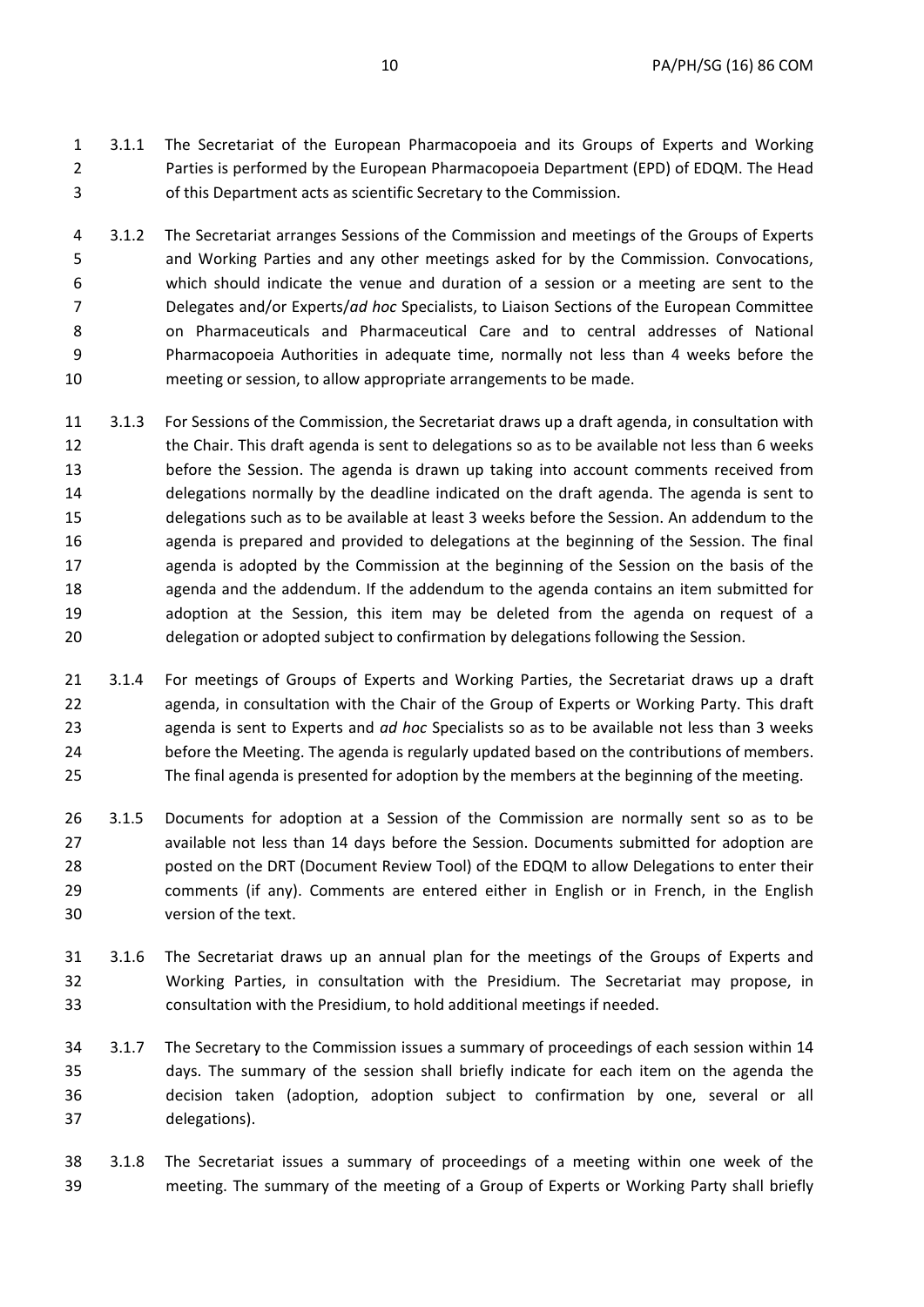1 indicate for each item on the agenda the decision taken (discussion during the next meeting, 2 Pharmeuropa, Commission) and any follow-up to be made.

- 3 3.1.9 The Secretary to the Commission issues the draft records of sessions of the Commission in 4 the two official languages within 4 weeks. A deadline for comments on the draft record is set 5 at not more than 6 weeks before the beginning of the next session. The record, amended if 6 necessary, is issued promptly after the deadline.
- 7 3.1.10 The Secretariat issues the reports of group meetings within 8 weeks unless otherwise agreed 8 with the Chair. Each report shall indicate inter alia the names of the participants and the 9 duration of the meeting; it shall have the summary of proceedings as a preface and the work 10 programme of the group on new and revised texts, with the state of advancement, as an 11 appendix. When a change proposed in writing by a National Pharmacopoeia Authority or by a 12 manufacturer is not agreed, the Secretary clearly indicates the reasons for non-acceptance of 13 the proposal in the report.
- 14 3.1.11 The Secretariat prepares new versions of working documents as necessary and sees to it that 15 the correct editing style is used in draft monographs, general chapters and other texts of the 16 Pharmacopoeia using the *Style Guide*.
- 17 3.1.12 Where a document is to be adopted by the Commission by correspondence, the Secretariat 18 distributes the document to all delegations and to National Pharmacopoeia Authorities and 19 indicates a deadline for adoption. If no delegation opposes adoption by the deadline, the 20 Secretariat forwards the document for publication and informs the Commission at the next 21 Session.
- 22 3.1.13 The Secretariat, in consultation with the appropriate Chair, makes the necessary contacts 23 with manufacturers or other suppliers in order to obtain samples of material needed for 24 work on monographs, general chapters and other texts and for use as reference standards 25 and to request proposals for specifications and validated methods to be included in 26 monographs, general chapters or other texts.
- 27 3.1.14 The Secretariat submits to the Commission any proposals made in accordance with Rule 19 28 of the Rules of Procedure for elaboration, revision or suppression of monographs, general 29 chapters or other texts.
- 30 3.1.15 The Secretariat provides to the Commission, National Pharmacopoeia Authorities and 31 delegations at regular intervals a document showing the state of advancement of all items 32 (new and revised) on the work programme.
- 33 3.1.16 The Secretariat organises public conferences on subjects related to the work of the 34 Commission where this is useful for achieving progress.
- 35 3.1.17 The Secretariat maintains suitable liaison with other parts of EDQM to ensure proper co-36 ordination of work.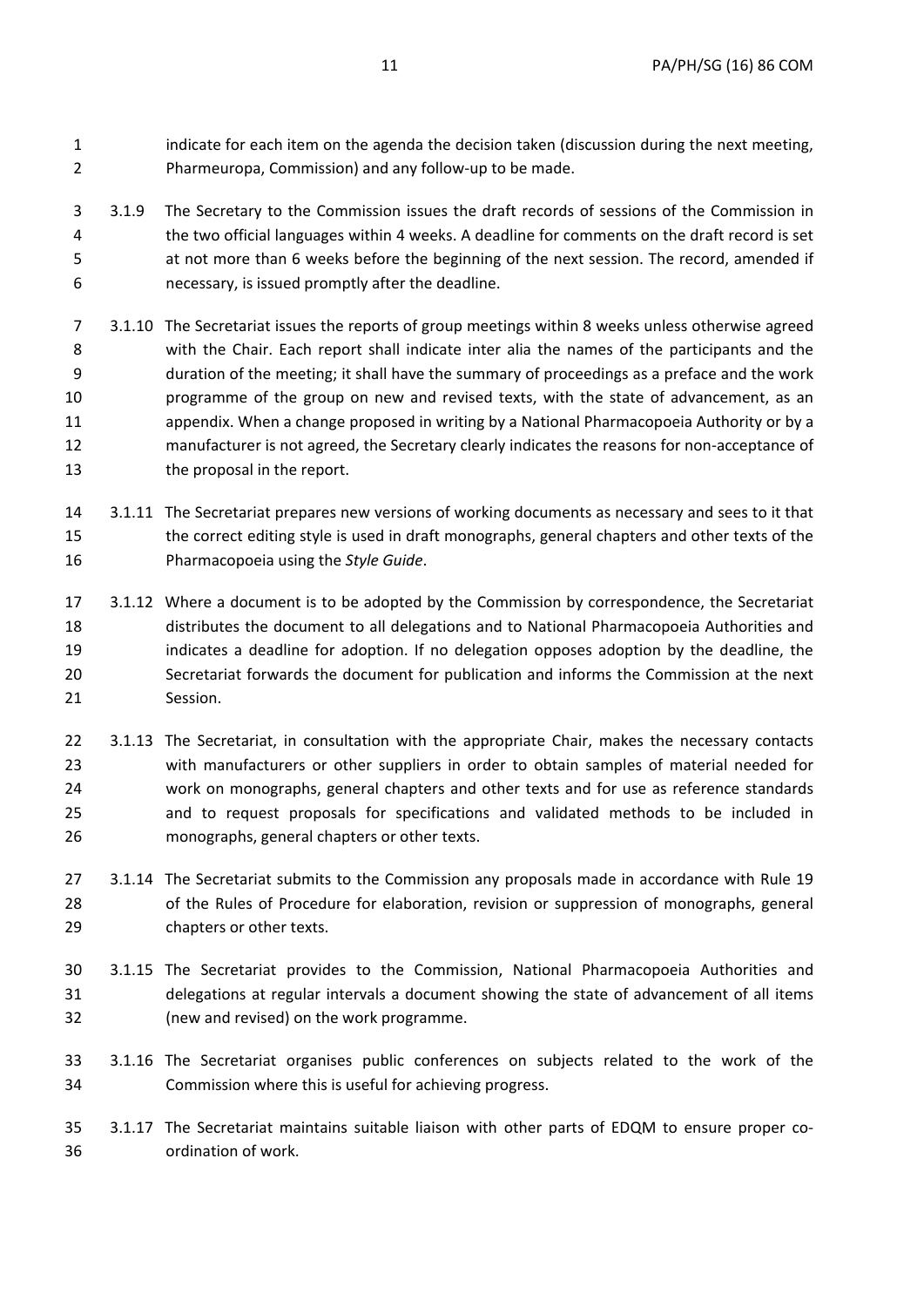- 1 3.1.18 Following the decision of the Commission to create a Group of Experts or Working Party, the 2 Secretariat sends to National Pharmacopoeia Authorities and delegations an invitation to 3 submit proposed nominations, indicating the terms of reference of the group and the profile 4 expected for its members.
- 5 At each Commission session, the Secretariat shall provide the Commission with a list of *ad*
- 6 *hoc* specialists having participated in the work of the Groups since the previous session of the 7 Commission.
- 8 3.1.19 Not later than 6 months before the end of the term of office of Groups of Experts and 9 Working Parties, the Secretariat sends to National Pharmacopoeia Authorities and 10 delegations an invitation to submit proposed nominations, indicating the terms of reference 11 of the group and the profile expected for its members.
- 12 3.1.20 Where a change to the work programme is proposed (addition or deletion of an item), the 13 Secretariat sends a questionnaire to National Pharmacopoeia Authorities to determine 14 whether they are in favour of the proposed change. Where deletion of an item is proposed 15 because of lack of information on producers, if a National Pharmacopoeia Authority is in 16 favour of maintaining the item on the work programme, the Authority shall endeavour to 17 **provide the information needed.**
- 18 3.1.21 Where it is proposed to suppress a published monograph, a general chapter or another text, 19 the Secretariat sends a questionnaire to National Pharmacopoeia Authorities to determine 20 whether they are in favour of the proposed suppression.
- 21 3.1.22 The Secretariat organises an annual meeting of Secretaries of National Pharmacopoeia 22 Authorities to facilitate and co-ordinate the activities of common interest and to provide a 23 forum for exchange of information. This meeting is normally hosted by one of the Authorities 24 on a rotation basis.
- 25 3.1.23 When needed, the Secretariat may organise hearings of relevant industry associations. 26 Wherever possible, the Chair of the Commission and, where applicable, the Chair of the 27 Group of Experts or Working Party concerned attend the meeting.
- 28 3.1.24 The Secretariat maintains the Knowledge database on the EDQM website, providing 29 supplementary information on monographs, general chapters and other texts for the 30 assistance of users.
- 31 3.1.25 The Secretariat participates in the activities of the Pharmacopoeial Discussion Group 32 together with representatives of the Japanese Pharmacopoeia and the United States 33 Pharmacopoeia and ensures that work is carried out with due respect for the Commission's 34 established procedures. The Secretariat makes liaison with the relevant Groups of Experts 35 and Working Parties and informs the Commission of the state of work.
- 36 3.1.26 The Secretariat participates in the work of other bodies which have an impact on the work of 37 the Commission, notably relevant committees of the European Medicines Agency (EMA), the 38 Commission of the European Union, the World Health Organization and the Organisation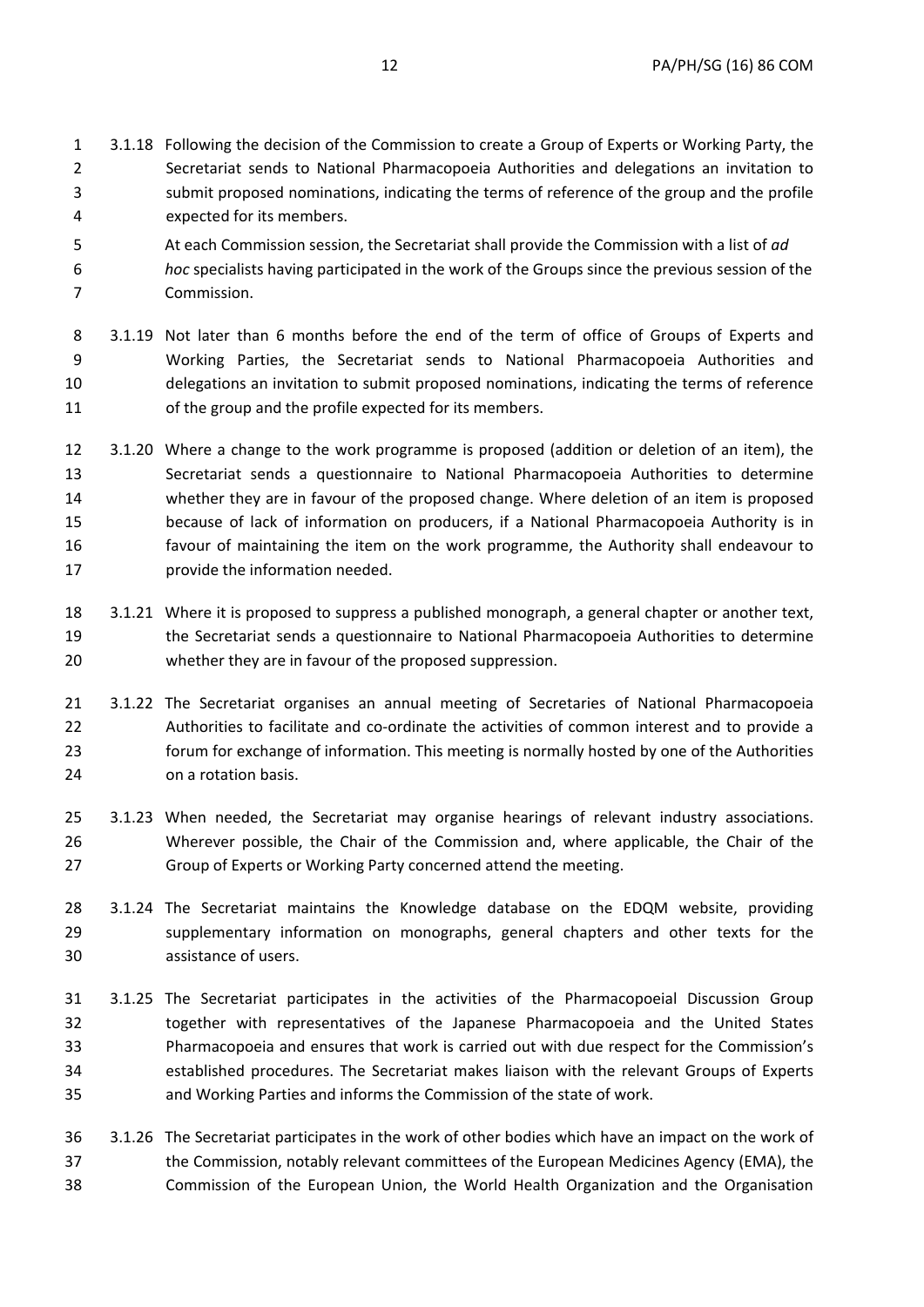1 Mondiale de la Santé Animale (OIE). Reports are made to the Commission on this 2 participation.

- 3 3.1.27 The EPD arranges for publication of Pharmeuropa, which contains all texts issued for public 4 enquiry and comment together with scientific notes, general information on the work of 5 EDQM, etc.
- 6 3.1.28 Corrections made to definitive texts before publication are notified to the interested parties, 7 notably delegations and National Pharmacopoeia Authorities.
- 8 3.1.29 The EPD exercises general oversight for the drafting style of texts to be published. To this 9 end, the EPD prepares and updates the Style Guide.
- 10 3.2 Laboratory Department (also called "Laboratory") (DLAB)
- 11 3.2.1 The Laboratory contributes to the work on elaboration of monographs, general chapters and 12 other texts at the request of the Commission or of a Group of Experts or Working Party.
- 13 3.2.2 The Laboratory Department (DLAB) organises the adoption of reference standards.
- 14 3.2.3 A member of the scientific staff of the Laboratory should, wherever possible, attend the 15 meetings of groups to advise on aspects related to reference standards and for the 16 discussion on work in which they have participated and on which they have reported to the 17 group.

### 18 3.3 Reference standards

- 19 3.3.1 The Laboratory Department (DLAB) and the Department of the Biological Standardisation 20 and OMCL (DBO) participate in the establishment and monitoring of reference standards.
- 21 3.3.2 The DLAB, in co-operation with the relevant Groups of Experts or Working Parties, 22 undertakes work necessary for establishing reference standards. It carries out the 23 establishment of reference standards and reports to the relevant Group of Experts or 24 Working Party on work done.
- 25 3.3.3 The DBO, in co-operation with the relevant Groups of Experts or Working Parties, undertakes 26 work necessary for establishing Biological Reference Preparations. It carries out the 27 establishment of reference preparations and reports to the relevant Group of Experts or 28 Working Party on work done.
- 29 3.3.4 The DLAB and the DBO ensure that the work for establishing any new reference standard is 30 carried out so that the standard can be made available in good time for the entry into force 31 of the monograph, preferably at the time of publication.
- 32 3.3.5 The DLAB and the DBO ensure that the work for establishing any replacement batch of 33 reference standard is carried out so as to ensure continuous supply to users.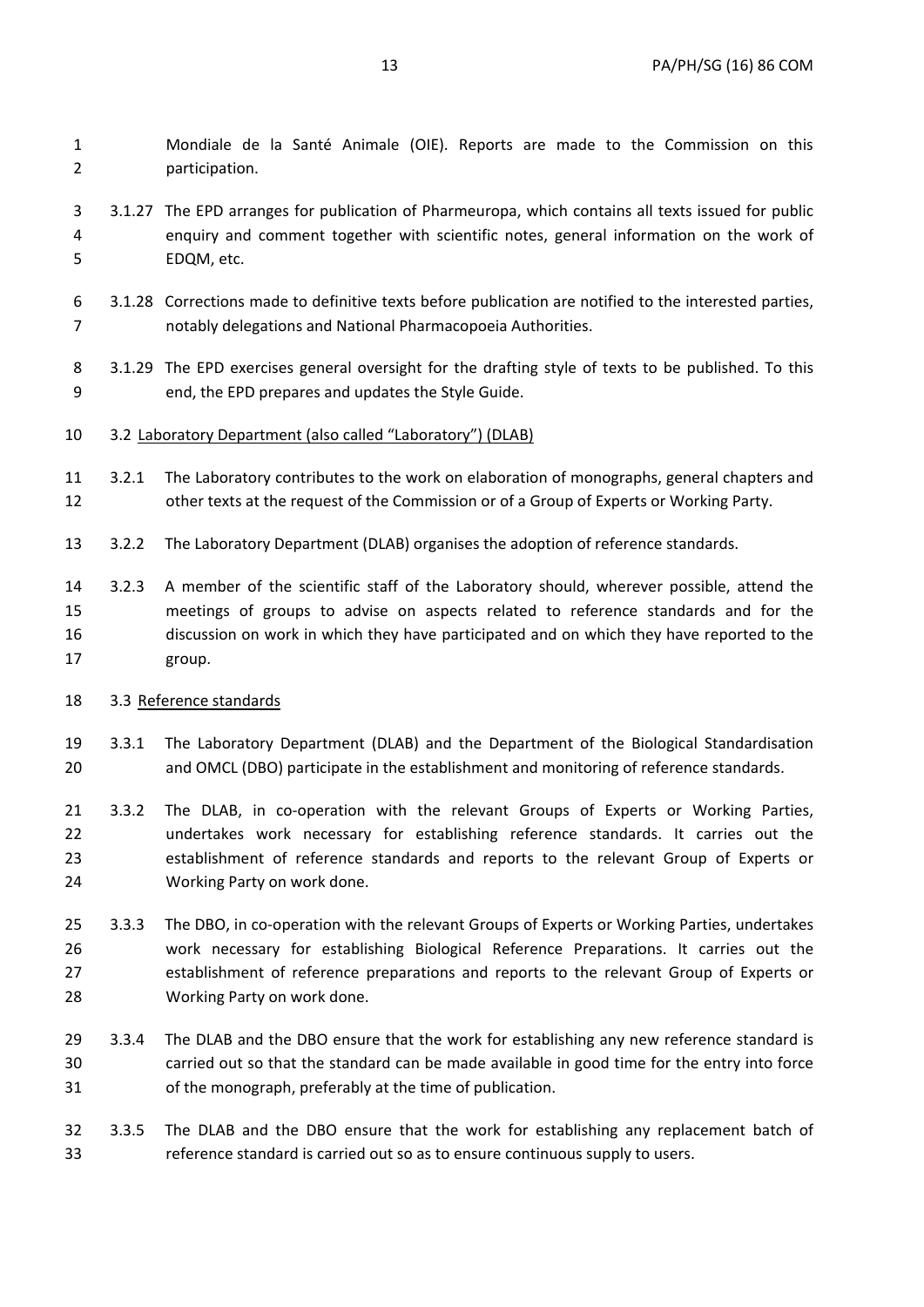- 1 3.3.6 Reference standards are adopted by correspondence. Reference standard establishment 2 reports are approved by correspondence, unless an issue has arisen which makes the 3 approval by the Experts possible only after discussion in a meeting.
- 4 3.3.7 For adoption of reference standards by correspondence, the members of the relevant Group 5 of Experts or Working Party are alerted by the DLAB and requested to approve the reference 6 standard laboratory report within 3 weeks. In case of urgency, this deadline might be 7 shortened. The reference standard establishment report is considered approved by the 8 Group of Experts/Working Party when no objection is received within the given deadline. The 9 delegations are contacted after that by the DLAB for agreement of the adoption of the 10 reference standard within 14 days, after which the reference standards are considered 11 adopted and will be released. At each Session of the Commission, a document is presented 12 which gives the detail of substances adopted, with the dates of approval by the groups and 13 adoption by the Commission.
- 14 3.4 Publications and Multimedia Department (DPM)

15 The Publications and Multimedia Department (DPM) arranges for the publication in suitable form of 16 monographs, general chapters and other texts adopted by the Commission.

## 17 3.5 Certification of Substances Division (DCEP)

- 18 3.5.1 As stated in the Code of Practice for the Certification Procedure and in the terms of reference 19 of the Certification of suitability to the Monographs of the European Pharmacopoeia, the 20 Governing Body of the Certification activities is the Certification Steering Committee.
- 21 3.5.2 The Certification of Substances Division (DCEP) runs the Certification of suitability to the 22 monographs of the European Pharmacopoeia (CEP) procedure which is intended to be used 23 for substances for which a monograph (general monograph and/or specific monograph) has 24 been adopted by the European Pharmacopoeia Commission: organic or inorganic substances 25 (active or excipients), manufactured or extracted; substances produced by fermentation as 26 indirect gene products; herbal drugs or herbal drug preparations and products with risk of 27 transmitting agents of animal spongiform encephalopathies (TSE).
- 28 3.5.3 The CEP ensures that by applying the relevant monographs of the European Pharmacopoeia, 29 if necessary with additional tests appended in an annex to the respective CEP, it is possible to 30 fully control all possible impurities and contamination from the particular route of 31 manufacture (including source materials) for which the CEP has been granted.
- 32 3.5.4 If the assessment of the respective quality dossier submitted by the applicant has identified 33 the need to update the monograph due to impurities that are not adequately controlled by 34 the current version of the monograph, the DCEP may request the revision of this monograph. 35 The request for revision contains the information that the relevant Group of Experts of the 36 European Pharmacopoeia needs to update the monograph which has been shown to be 37 inadequate. It is prepared so as not to divulge the confidential information in the dossier.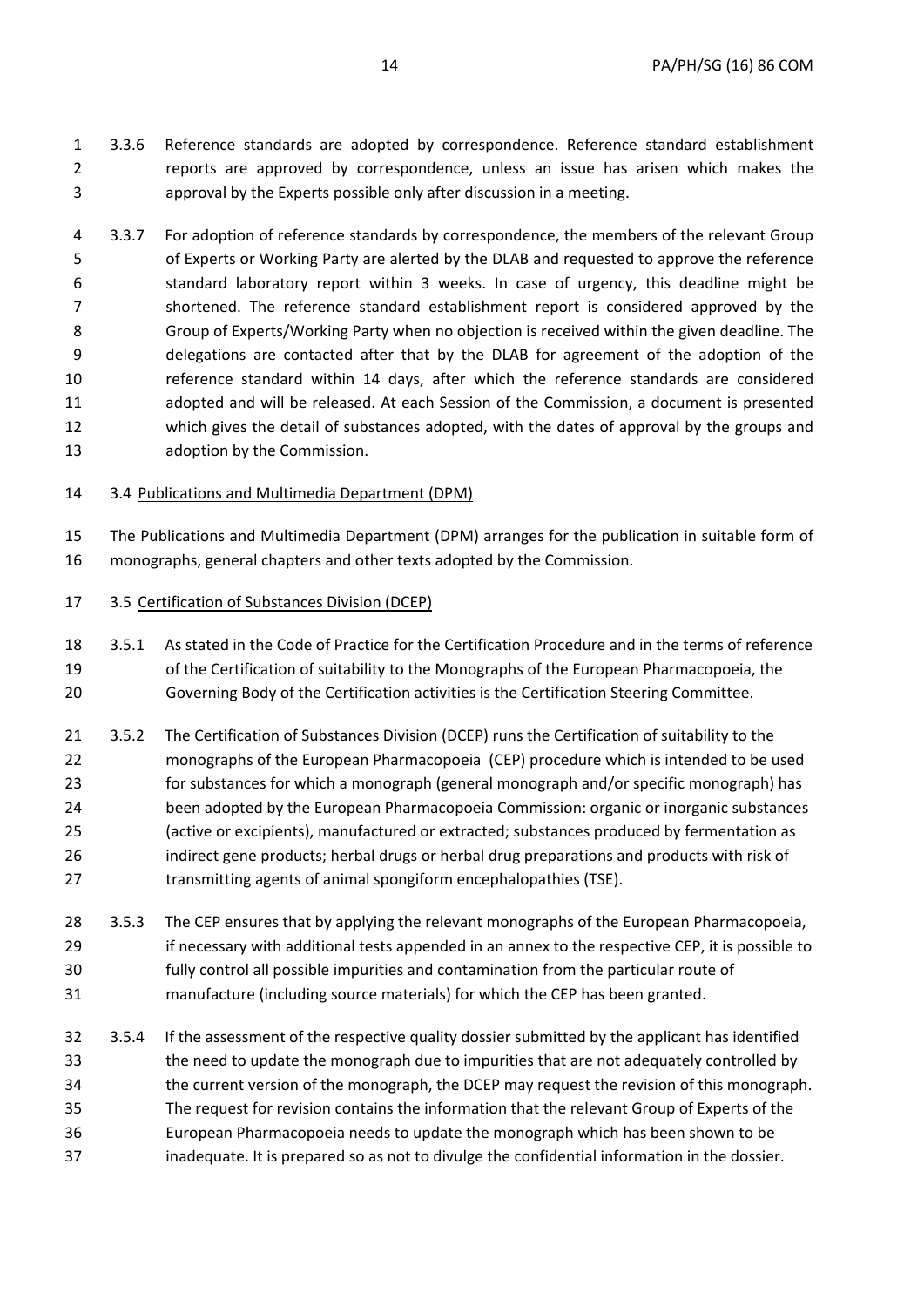2 The EDQM maintains a quality management system for its work in each of its departments according 3 to an internationally acknowledged standard .

# 4 **4 NATIONAL PHARMACOPOEIA AUTHORITIES**

# 5 4.1 General role

6 The general role of the National Pharmacopoeia Authorities is outlined in Annex 1.

# 7 4.2 Activities

- 8 4.2.1 The National Pharmacopoeia Authority is the department within each Contracting Party, 9 responsible for maintaining proper communication with the EDQM. By virtue of Rule 8.1 of 10 the Rules of Procedure, each National Pharmacopoeia Authority must have (a) qualified 11 person(s) (pharmacist or equivalent), responsible for the implementation of the decisions of 12 the Commission.
- 13 4.2.2 The necessary secretarial support is provided to the National Pharmacopoeia Authority to 14 fulfil and assure the co-ordination of the following essential functions:
- 15 preparation of and/or implementation of the European Pharmacopoeia and its 16 supplements at national level;
- 17 **•** responding to questionnaires from EDQM on the work programme of the European 18 Pharmacopoeia;
- 19 **provision of information on local manufacturers and other interested parties who wish to** 20 contribute to the work;
- 21 inform their Expert Committees and local manufacturers, where necessary, on advanced 22 drafts considering the necessary degree of confidentiality,
- 23 **e** forwarding to EDQM of national comments on Pharmeuropa drafts,
- 24 **briefing of Commission members before sessions;**
- 25 forwarding proposals for Experts and *ad hoc* Specialists as members of Groups of Experts 26 and Working Parties;
- 27 **e** provision of information on the European Pharmacopoeia to local users, in addition to 28 the user support provided by EDQM (HelpDesk);
- 29 **attendance at annual meetings of National Pharmacopoeia Authorities to promote** 30 exchange on working methods, etc., within Member States;
- 31 notification of elaboration of national texts to the Commission.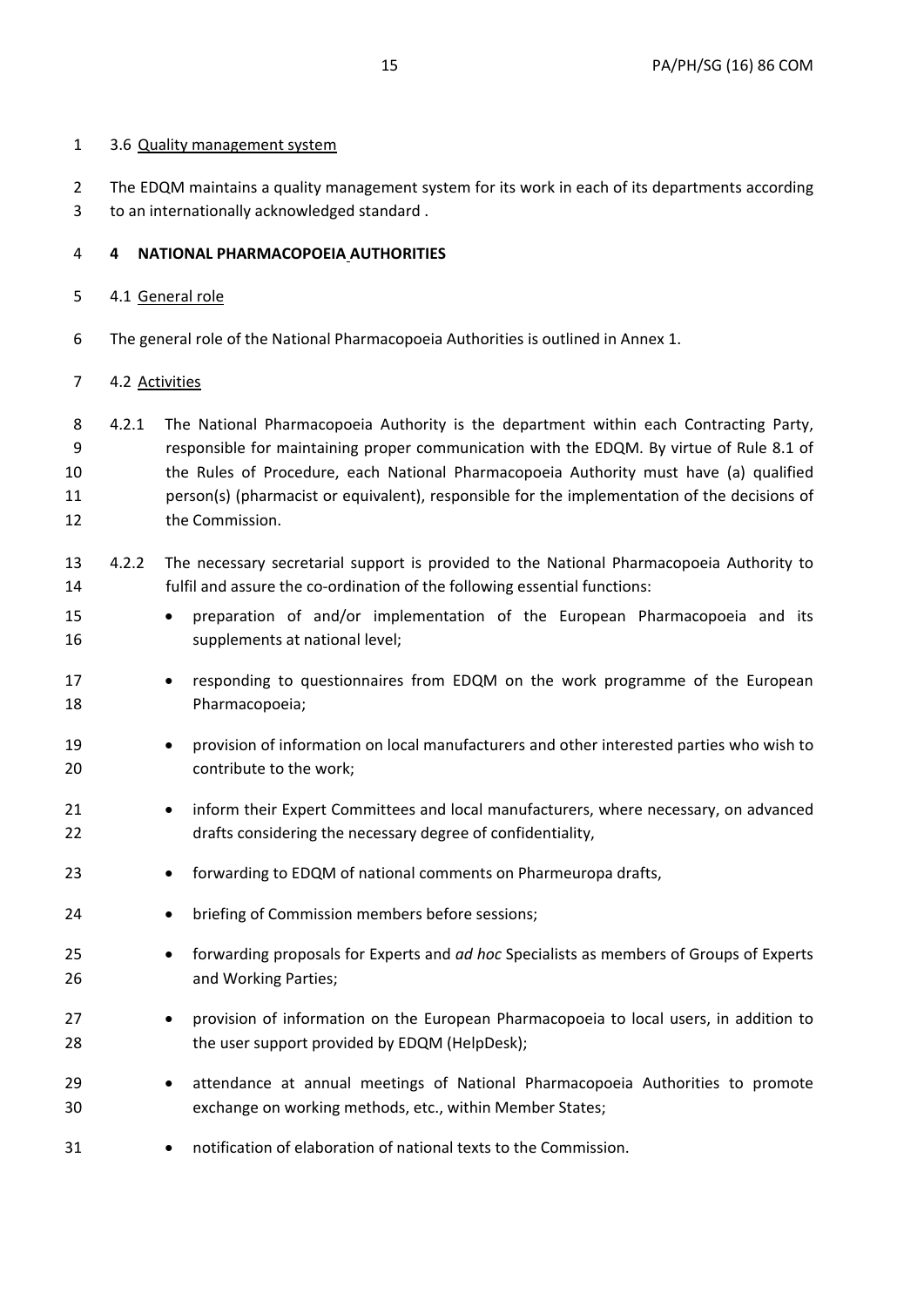## 1 4.3 Duties

- 2 4.3.1 National Pharmacopoeia Authorities are required to send their comments on a draft for a 3 monograph or other text to the Secretariat within the indicated deadline. The deadline is 4 usually 60 days from the deadline for public comment indicated in Pharmeuropa. If an 5 amended draft is resubmitted for comment, no new matters can be raised in the comments. 6 Comments are entered on the DRT (Document Review Tool) of the EDQM. Comments 7 received after the deadline will be taken into account at the discretion of the Chair of the 8 Group of Experts/Working Party and only where it is indispensable to do so.
- 9 4.3.2 Proposals for a fundamental change in a draft text should be well-founded and should be 10 supported, wherever necessary, by experimental evidence. Proposals that are not well-11 founded or not supported by experimental evidence are considered but normally rejected on 12 these grounds.
- 13 4.3.3 Any comment on a document should contain a substantiated proposal for its improvement 14 or should clearly state the action expected and the reasons for this. Comments which do not 15 fulfil these requirements will be considered but will normally be rejected on these grounds.
- 16 4.3.4 National Pharmacopoeia Authorities should maintain communication with the Experts and *ad*  17 *hoc* Specialists from their country whilst respecting their independent position as scientific 18 advisers to the Commission.

### 19 **5 OTHERS**

- 20 5.1 Manufacturers and other interested parties from Member States of the Ph. Eur. Convention
- 21 5.1.1 Comments on Pharmeuropa texts should be submitted via the National Pharmacopoeia 22 Authority.
- 23 5.1.2 Proposals for new items for the work programme or for revision of monographs or general 24 chapters should be submitted via the National Pharmacopoeia Authority.
- 25 5.1.3 Technical enquiries on monographs and other texts should be submitted, preferably in 26 writing, either to the National Pharmacopoeia Authority or via the EDQM HelpDesk.
- 27 5.2 Manufacturers and other interested parties from non-Member States of the Ph. Eur. Convention 28 or multinational interested parties:
- 29 5.2.1 Comments on Pharmeuropa texts should be submitted preferably via the National 30 Pharmacopoeia Authority of one of the Member States where the product is authorized.
- 31 5.2.2 In case comments on Pharmeuropa texts (preferably as attachments to the enquiry form) are 32 submitted via the EDQM HelpDesk; the Member State(s) where the product is authorized 33 should be indicated.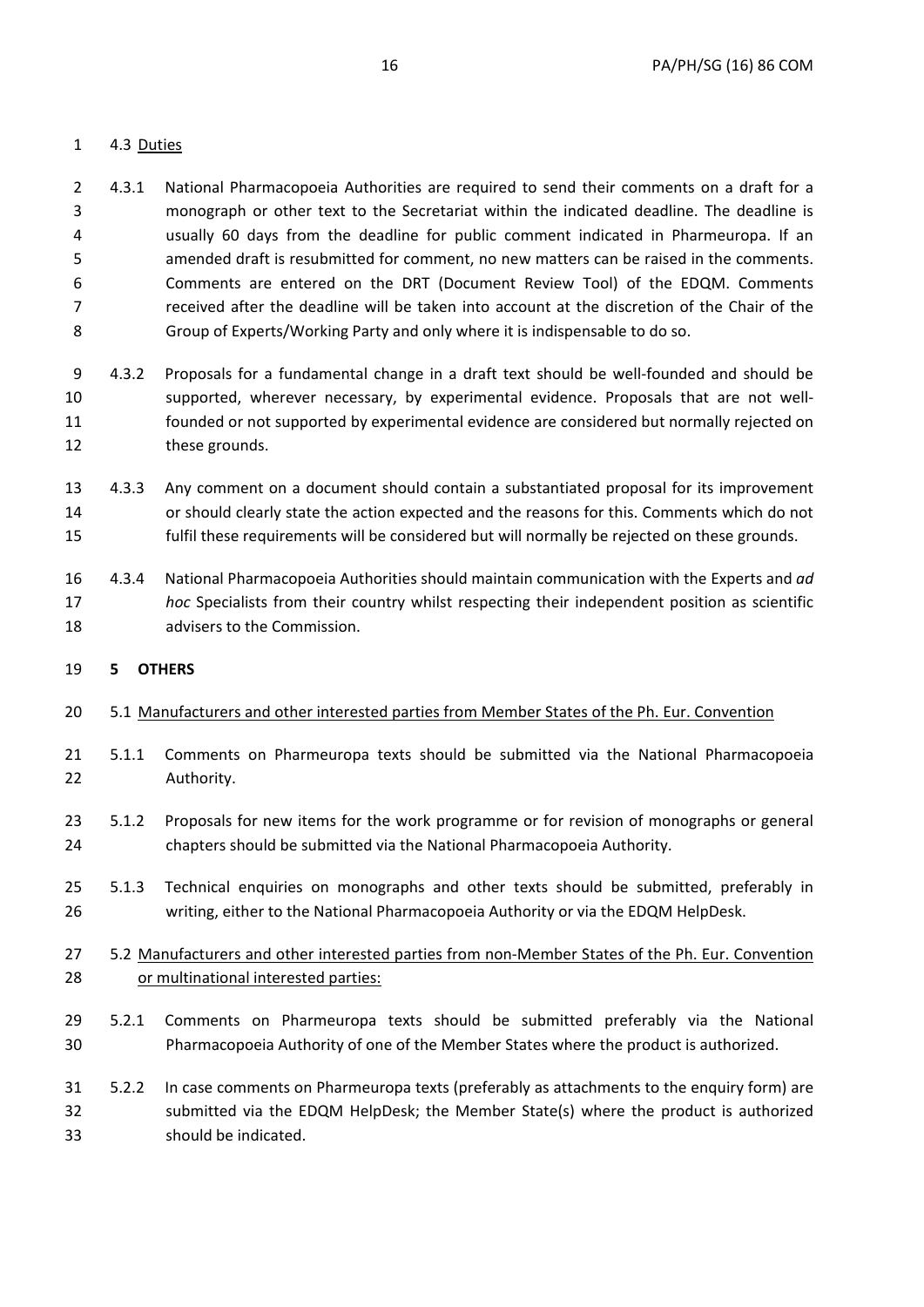- 1 5.2.3 Proposals for new items for the work programme or for revision of monographs or general 2 chapters should be submitted to the Secretariat in Strasbourg. According to the Rules of 3 Procedures (§19.1) proposals from manufacturers and other interested parties from 4 Observer States can also be made via a NPA.
- 5 5.2.4 Technical enquiries on monographs and other texts should be submitted via the EDQM 6 HelpDesk.

### 7 5.3 International organisations

- 8 Communications should be made via the Secretariat in Strasbourg.
- 9 5.4 Industry associations or other associations
- 10 Communications should be made via the Secretariat in Strasbourg.

### 11 **6 REVISION OF TEXTS**

### 12 6.1 Technical revisions

- 13 6.1.1 Routine revision of the texts of the Pharmacopoeia shall be effected as follows:
- 14 (a) a delegation or the Chair of the Commission or of a Group of Experts or Working Party or 15 the Secretariat, having noted the need for revision, shall present a reasoned request for 16 the revision of a text:
- 17 (b) when the Commission has decided on the priority to be accorded to the proposed 18 revision, the Group of Experts or Working Party concerned shall be informed;
- 19 (c) the usual working procedure shall then be followed and the revised text shall be 20 published after adoption by the Commission;
- 21 (d) the revision of texts for the purpose of correcting errors in the text or editorial style 22 modifications shall be done by the Secretariat without a discussion by the Commission. 23 However, Contracting Parties shall be informed promptly of the correction of errors or 24 style modifications made and its effective date, which shall be the date of publication.
- 25 6.1.2 Requests for revision should be submitted using the standard form (see Annex 5) for this 26 purpose. The parts of the text to be revised should be clearly identified and where possible a 27 concrete proposal should be formulated. The Group of Experts or Working Party may make a 28 preliminary evaluation of the revision request before examination by the Commission if this 29 is convenient taking account of meeting dates.
- 30 6.1.3 However, work on the revision should not start before the Commission has decided to add 31 the item to the work programme.
- 32 6.1.4 Requests for revision should be accompanied by sufficient information to enable the 33 Commission to decide whether revision is justified and necessary and to accord the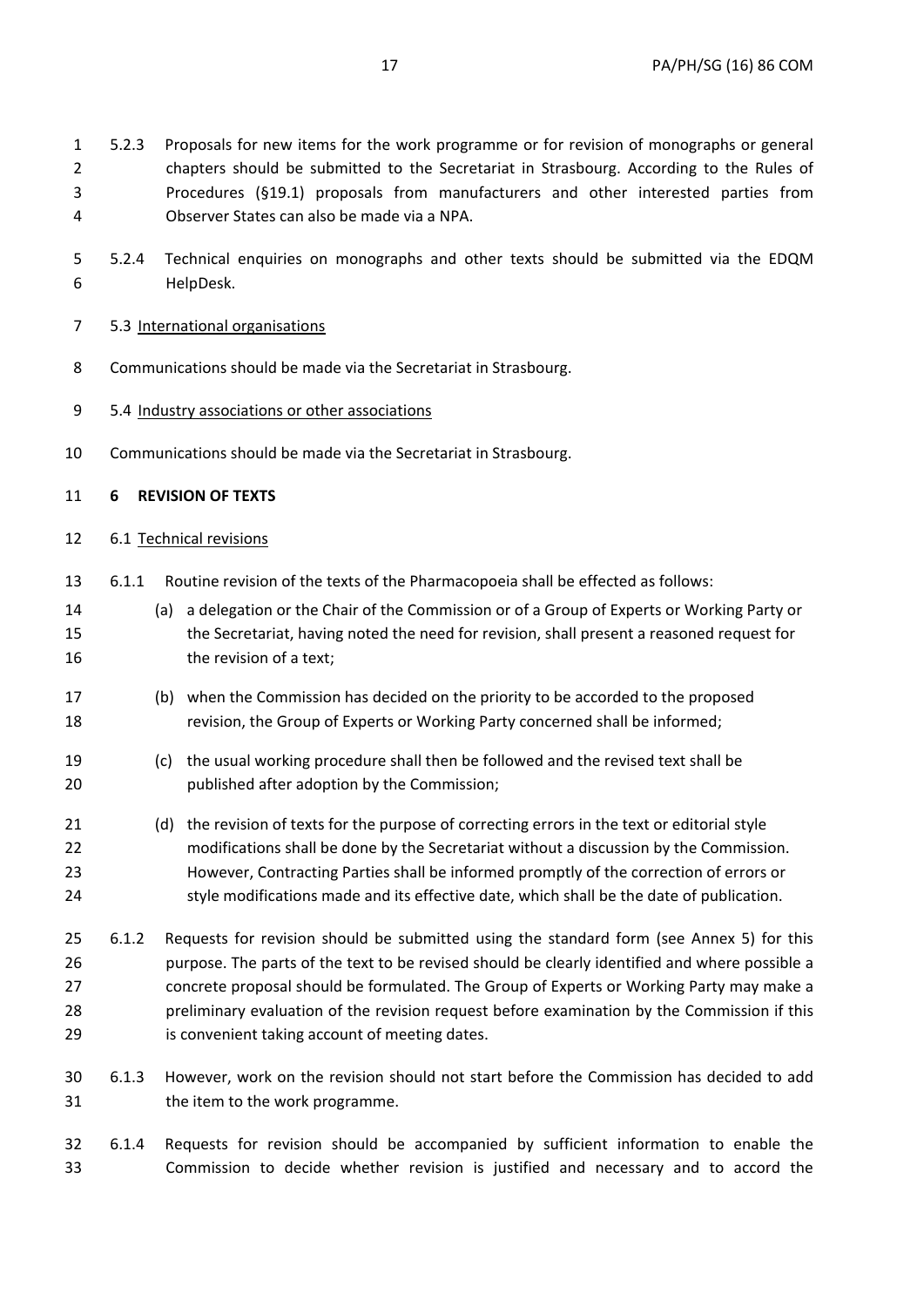1 appropriate priority. Where a request for revision does not fulfil the above criteria, after 2 consultation with the Chair of the Group of Experts or Working Party and/or the Chair of the 3 Commission, the Secretariat may refer the matter back to the originator with a substantiated 4 request for further information.

5 6.1.5 Technical revisions submitted to the Commission are accompanied by a briefing note that 6 summarises the revision. The briefing note is later posted in the "View History" field of the 7 Knowledge database, after editorial adaptation where necessary, to inform users of the 8 reasons for the changes and of the changes.

# 9 6.2 Minor revisions

- 10 6.2.1 In the interest of simplification of working procedures, minor revisions may be submitted 11 directly to the Commission where the Chair of the Group of Experts/Working Party or the 12 Secretariat considers that prior publication in Pharmeuropa is not needed.
- 13 6.2.2 Submission of a minor revision implies that the change is not controversial and that the 14 Commission will be able to decide simply on the basis of the briefing note to the monograph 15 that the revision is justified and necessary. Therefore, no request for revision is necessary to 16 start the work on a minor revision.
- 17 6.2.3 The briefing note mentioned above is later posted in the "View History" field of the 18 Knowledge database, after editorial adaptation where necessary, to inform users of the 19 reasons for the change.
- 20 6.3 Rapid revision

21 When it is necessary to make a rapid revision of a Ph. Eur. text (including the suspension of the whole 22 or part of a text) the following procedure shall be followed:

- 23 (a) a delegation or the Chair of the Commission or of a Group of Experts or Working Party or 24 the Secretariat, having noted the need for rapid revision, shall present a reasoned 25 proposal for the revised text and, where appropriate, data supporting the proposed 26 revision;
- 27 (b) the Secretariat shall inform the Commission and the Group of Experts or Working Party 28 concerned. The Group or Working Party shall be consulted promptly by a written 29 procedure and, if necessary, be convened as soon as possible and shall take the necessary 30 action concerning the problem. The Secretariat shall prepare all necessary documents and 31 send them to the delegations;
- 32 (c) the Commission shall take a decision at its next Session or by correspondence;
- 33 (d) if the Commission decides that the revised text shall be published and implemented 34 rapidly, outside the normal publication cycle of the European Pharmacopoeia, this text is 35 published in the form of a Resolution of the European Committee on Pharmaceuticals and 36 Pharmaceutical Care with a view to its rapid implementation.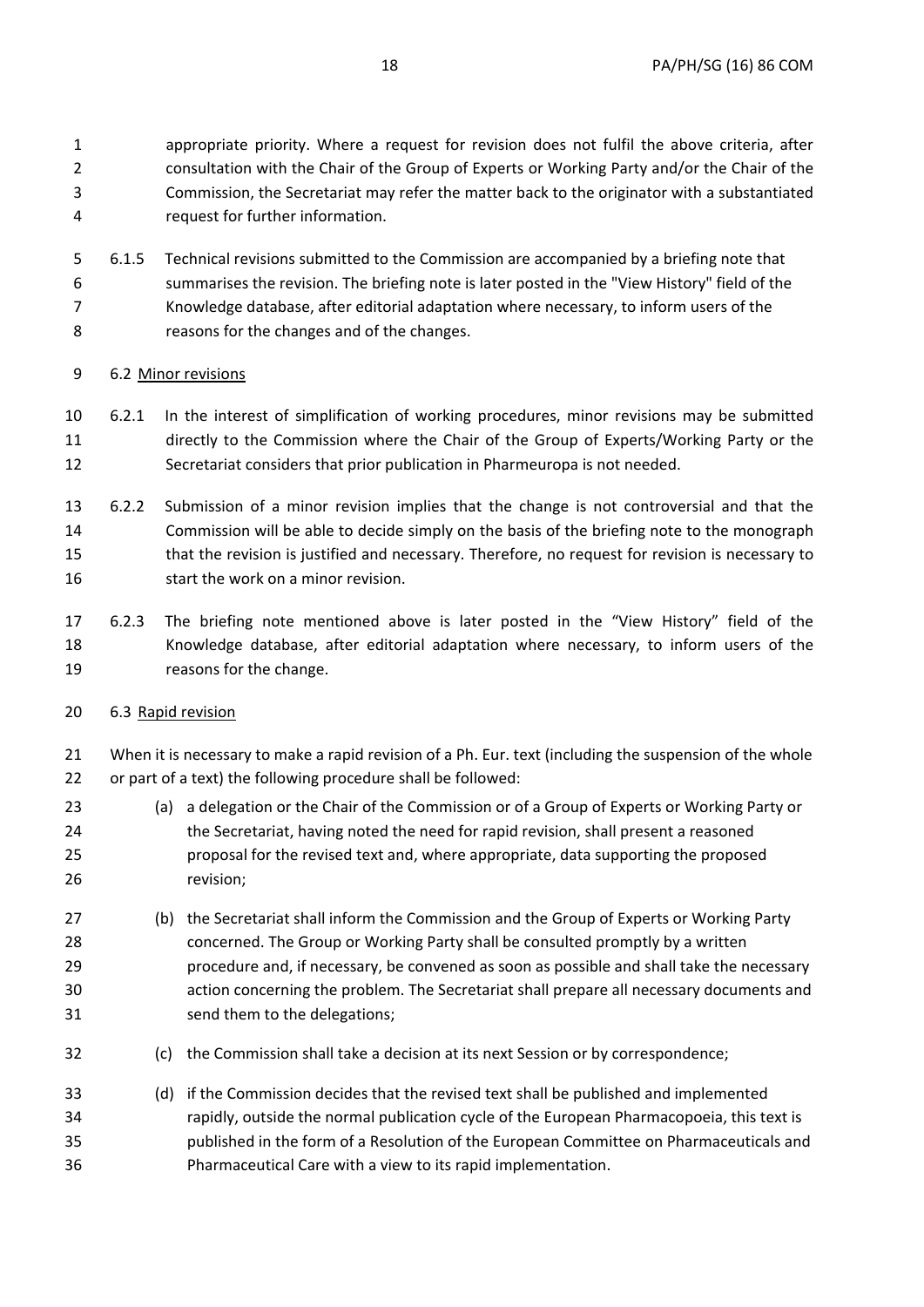## 1 **7 CORRECTIONS OF ERRORS**

2 The Secretariat arranges for prompt republication of a text wherever notification of an error in the 3 text or editorial style modification is received and informs the Commission and National 4 Pharmacopoeia Authorities. Corrections that can be made with simple notification include: 5 differences between the English and French texts where the correct version is evident; items that 6 clearly do not correspond to the decision of the Group of Experts, the Working Party and/or the 7 Commission.

# 8 **8 SUPPRESSION OF THE TEXTS OF THE EUROPEAN PHARMACOPOEIA**

9 When it is necessary to suppress a text of the Pharmacopoeia, the following procedure shall be 10 followed:

- 11 (a) a delegation or the Chair of the Commission or of a Group of Experts or Working Party or 12 the Secretariat, having noted the need for suppressing a Ph. Eur. text, shall present a 13 reasoned proposal;
- 14 (b) the Secretariat shall transmit the proposal to all the delegations;
- 15 (c) the Commission shall decide whether the monograph shall be suppressed;
- 16 (d) if the Commission decides that the monograph shall be suppressed it shall recommend to 17 the European Committee on Pharmaceuticals and Pharmaceutical Care in accordance with 18 paragraph 3 of Article 4 of the Convention the date at which the suppression shall take 19 effect.

20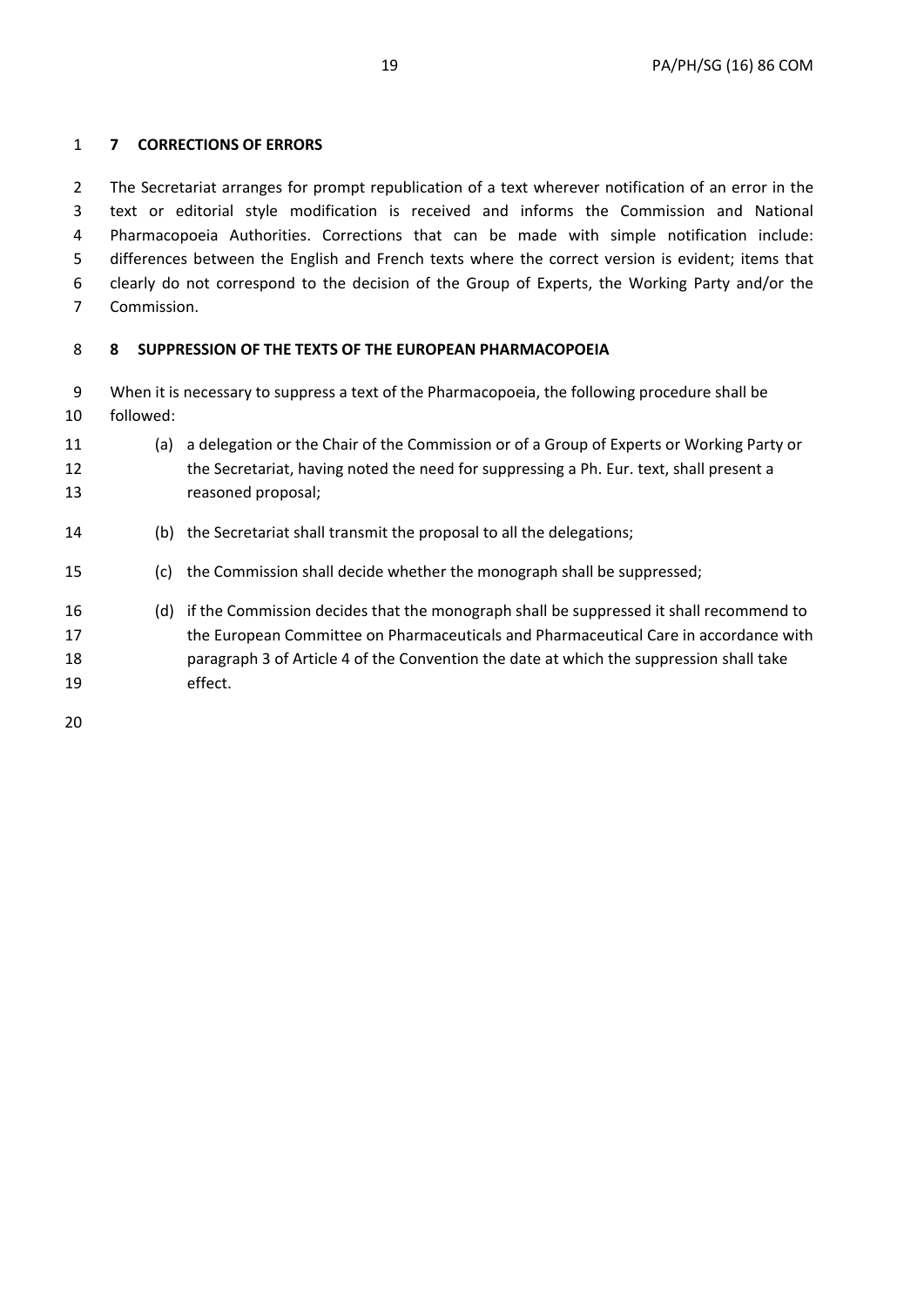| 1                    | <b>ANNEX 1</b>                                                                                                                                                                                                                                                                                                                                                                                                   |
|----------------------|------------------------------------------------------------------------------------------------------------------------------------------------------------------------------------------------------------------------------------------------------------------------------------------------------------------------------------------------------------------------------------------------------------------|
| $\overline{2}$       | USE, ELABORATION AND UPDATING OF THE EUROPEAN PHARMACOPOEIA                                                                                                                                                                                                                                                                                                                                                      |
| 3                    | <b>INTRODUCTION</b>                                                                                                                                                                                                                                                                                                                                                                                              |
| 4<br>5<br>6          | The European Pharmacopoeia is elaborated under an international convention of the Council of<br>Europe. The Convention has been signed by 37 States and by the European Union. The signatories to<br>the Convention undertake:                                                                                                                                                                                   |
| 7<br>8               | "to take the necessary measures to ensure that the monographs which  constitute the European<br>Pharmacopoeia shall become the official standards applicable within their respective countries".                                                                                                                                                                                                                 |
| 9<br>10<br>11<br>12  | The purpose of the European Pharmacopoeia is to promote public health by the provision of<br>recognised common standards for use by healthcare professionals and others concerned with the<br>quality of medicines. Such standards are to be of appropriate quality as a basis for the safe use of<br>medicines by patients and consumers. Their existence:                                                      |
| 13                   | - facilitates the free movement of medicinal products in Europe;                                                                                                                                                                                                                                                                                                                                                 |
| 14                   | - ensures the quality of medicinal products exported from Europe.                                                                                                                                                                                                                                                                                                                                                |
| 15<br>16             | European Pharmacopoeia monographs and other texts are designed to be appropriate to the needs<br>of:                                                                                                                                                                                                                                                                                                             |
| 17                   | - regulatory authorities;                                                                                                                                                                                                                                                                                                                                                                                        |
| 18                   | - those engaged in the control of quality;                                                                                                                                                                                                                                                                                                                                                                       |
| 19                   | - manufacturers of starting materials and medicinal products.                                                                                                                                                                                                                                                                                                                                                    |
| 20<br>21<br>22       | The European Pharmacopoeia can only fulfil its role properly when each of the interested parties<br>participates actively in the process of elaboration and updating of standards. This note is intended to<br>outline the elements of active participation.                                                                                                                                                     |
| 23                   | EXCHANGES BETWEEN THE PHARMACOPOEIA AND STAKEHOLDERS                                                                                                                                                                                                                                                                                                                                                             |
| 24<br>25<br>26<br>27 | The Pharmacopoeia, an integral part of the regulatory control system for the quality of medicines,<br>will remain useful only if it is promptly adapted to the needs of its users, notably the experts dealing<br>with applications for marketing authorisation (assessed by the competent authorities and prepared<br>by the manufacturers). Hence, the Pharmacopoeia has taken measures to respond promptly to |

- 28 requests from competent authorities.
- 29 First, the role of the Pharmacopoeia with respect to that of licensing authorities should be recalled:

30 Unlike licensing dossiers, which are prepared and assessed for an individual product, the 31 Pharmacopoeia is the indispensable communication and standardisation tool that allows a uniform 32 standard to be applied; it should be maintained up-to-date to avoid duplication of work (and 33 therefore increases in costs) and above all anarchy or differences in requirements; by providing 34 harmonised, validated analytical methods, specifications and units, by establishing common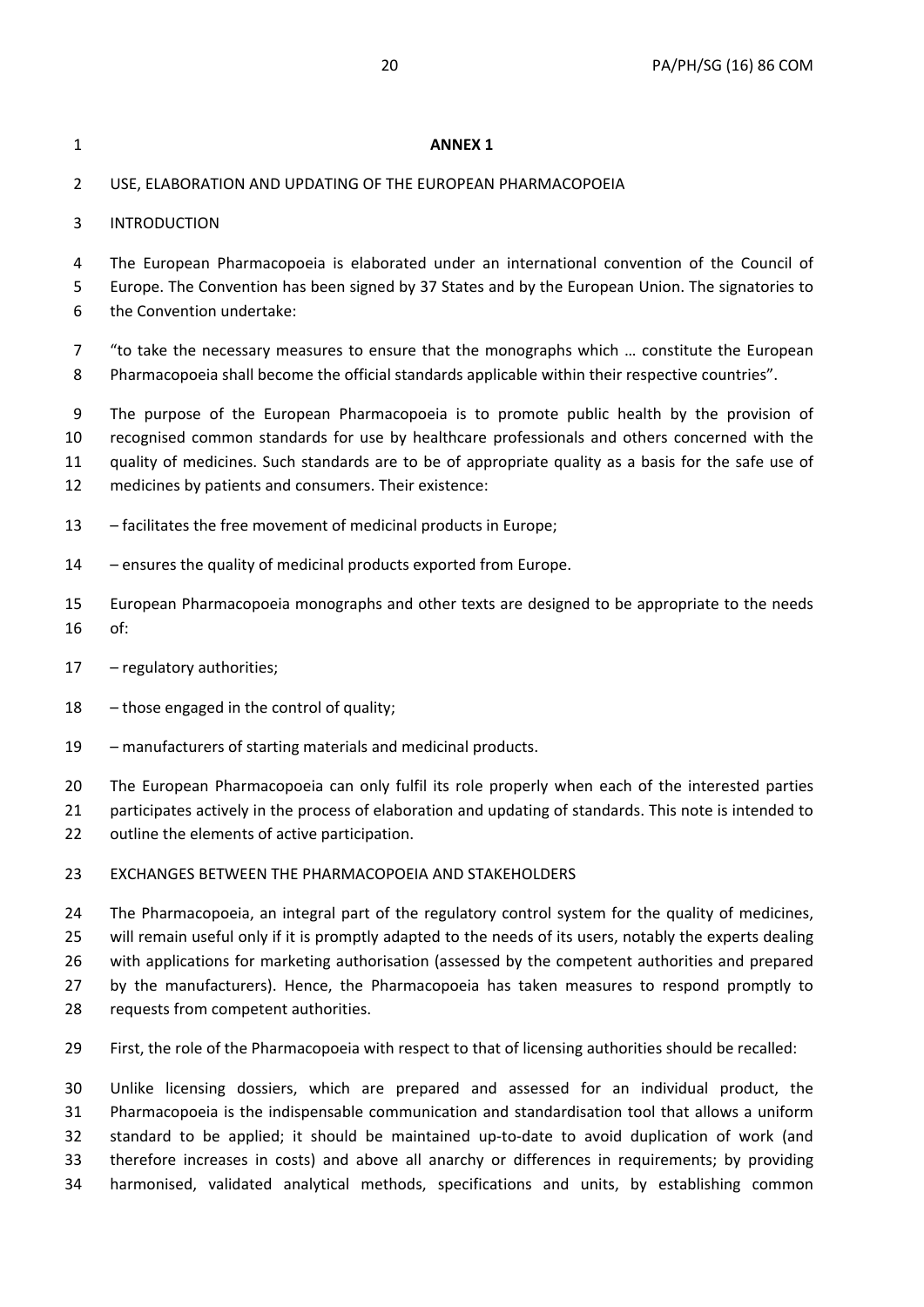1 reference standards for all users from Europe and beyond, it acts as a reliable reference tool for 2 communication, it links individuals, and it facilitates national and international administrative, 3 commercial and scientific exchange between all the partners responsible for the design, manufacture 4 and quality control of medicines, in both the public and private sectors.

5 This common tool continues to serve its users only if they wish and are able to make their opinions or 6 needs for adaptation known.

7 The tripartite relationship between the Pharmacopoeia, Licensing Authorities and Manufacturers 8 may be clarified by national or supranational legislation. EU directives (currently 2001/82/EC, 9 2001/83/EC and subsequent amendments) summarize the principles for example as follows:

10 Principle no. 1: the European Pharmacopoeia and its standardised and validated specifications, 11 adopted unanimously by the national delegations, are binding.

12 This was codified in Annex 1 to Commission Directive 2001/83/EC as amended,

13 - Introduction and general principles, (5): "With respect to the quality part (chemical, pharmaceutical 14 and biological) of the dossier, all monographs including general monographs and general chapters of 15 the European Pharmacopoeia are applicable."

16 - Chapter 3.2(5):"The monographs of the European Pharmacopoeia shall be applicable to all 17 substances appearing in it..."

18 - "In the case of analytical procedures included in the European Pharmacopoeia, this description shall 19 be replaced in each relevant section "remark: of an application for a marketing authorization" by the 20 appropriate detailed reference to the monograph(s) and general chapter(s)."

21 Principle no. 2: In exceptional cases, if it appears that the control of a product or specific preparation 22 in a licensing dossier is inadequate, the licensing authority and the applicant for marketing 23 authorisation must have additional tests.

24 "However, where a starting material in the European Pharmacopoeia or in the pharmacopoeia of a 25 Member State has been prepared by a method liable to leave impurities not controlled in the 26 pharmacopoeia monograph, these impurities and their maximum tolerance limits must be declared 27 and a suitable test procedure must be described...

28 In case where a specification contained in a monograph of the European Pharmacopoeia or in the 29 national pharmacopoeia of a Member State might be insufficient to ensure the quality of the 30 substance, the competent authorities may request more appropriate specifications from the person 31 responsible for placing the product on the market..."

32 Principle no. 3: Where it has been found that a monograph is not sufficient to cover all products on 33 the market , the licensing authority must inform the European Pharmacopoeia in general terms 34 without breaking confidentiality and must ask the manufacturer to contact the Pharmacopoeia to 35 update the monograph.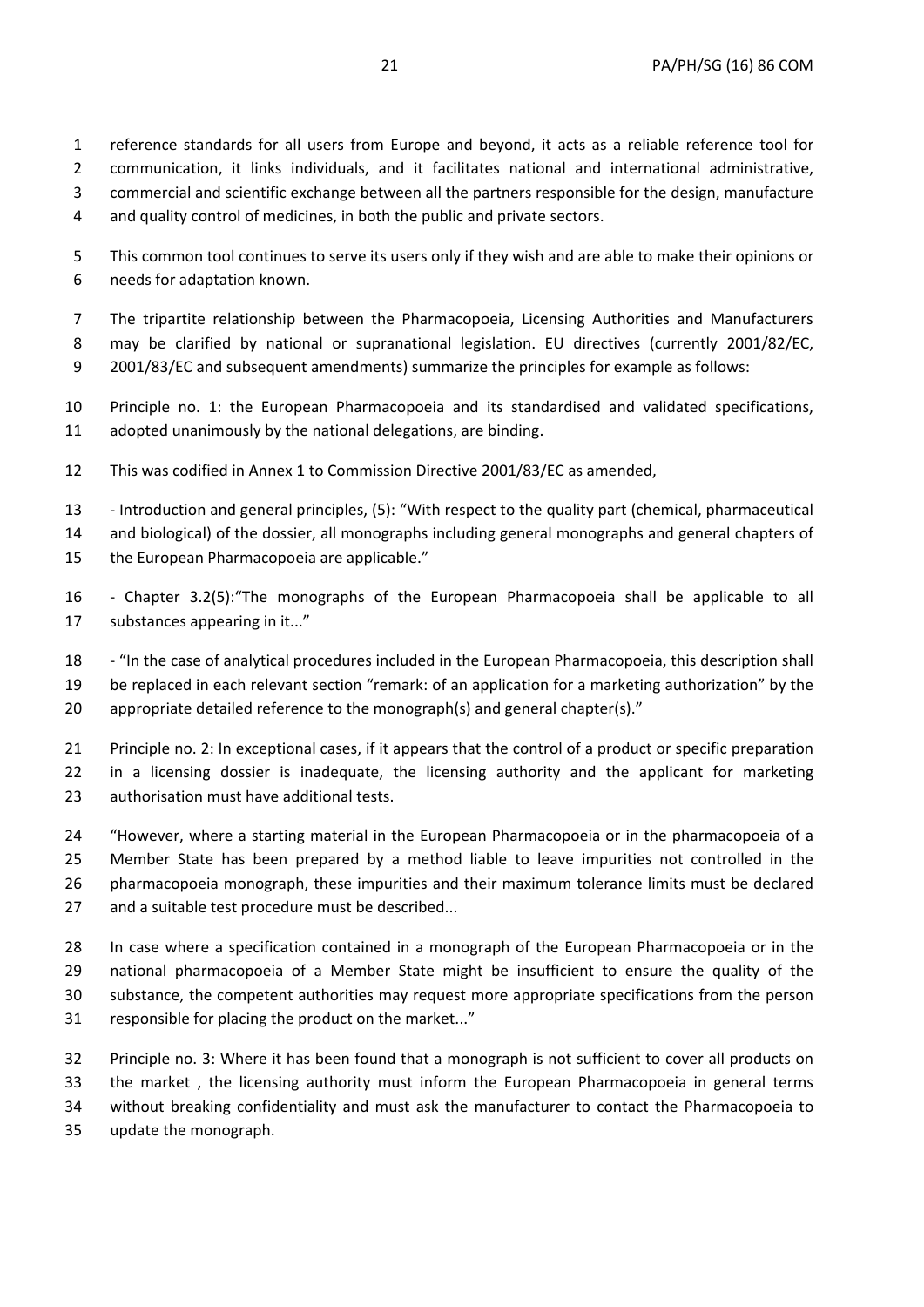1 "...The competent authorities shall inform the authorities responsible for the pharmacopoeia in 2 question. The person responsible for placing the product on the market shall provide the authorities

3 of that pharmacopoeia with the details of the alleged insufficiency and the additional specifications

4 applied..."

5 Practically, the conditions for achieving these three principles merit clarification.

## 6 Regarding Principle no. 1:

7 It is clear that application of principles 2 and 3 will be needed less if the texts of the European 8 Pharmacopoeia are updated regularly. This means setting up a mechanism in the European 9 Pharmacopoeia Commission allowing rapid updating and, outside the European Pharmacopoeia, the 10 organisation of frequent, regular and effective communications with its different partners involved.

11 Within the European Directorate for the Quality of Medicines and HealthCare (Council of Europe, 12 Strasbourg), the European Pharmacopoeia has a permanent Scientific Secretariat and a Laboratory 13 dedicated to the elaboration and updating of monographs and general chapters.

14 The principles applied in elaboration of monographs are outlined in a series of Technical Guides, 15 available for download from the EDQM website (www.edqm.eu). The methods included are 16 validated according to current guidelines. The monograph specifications are based on currently 17 approved medicinal products in Member States. This applies in particular to impurity profiles and all 18 specified impurities in monographs can be considered to be qualified at or above the level of the 19 acceptance criterion.

20 In view of the above, it is essential that manufacturers respond to invitations from the Secretariat to 21 participate in the work of elaboration and revision by providing samples and data. The Secretariat 22 regularly sends out such invitations via industry associations and via individual pharmacopoeia liaison 23 persons notified by manufacturers.

24 Different procedures are applied for elaboration of monographs but in all cases draft new 25 monographs and drafts of revision proposals are published in Pharmeuropa for public consultation.

26 It is essential that competent authorities have in place a system for critical examination of 27 Pharmeuropa drafts and generation of comments to be provided to the Secretariat. Similarly, 28 manufacturers should have in place a system of alert for identification of drafts that are of interest 29 and development of comments.

30 EDQM sends notifications to interested parties whenever an item is added to the work programme 31 (new monograph or revision proposal). Interested parties are invited to contact EDQM and 32 participate in the work, notably by providing data and samples of their product.

33 It is essential that interested parties have in place a system for identification of items of interest and 34 that they contact EDQM in a timely manner. Appointment of a pharmacopoeia liaison within the 35 company and notification of EDQM of the contact details is the most effective means.

36 Regarding Principle no. 2: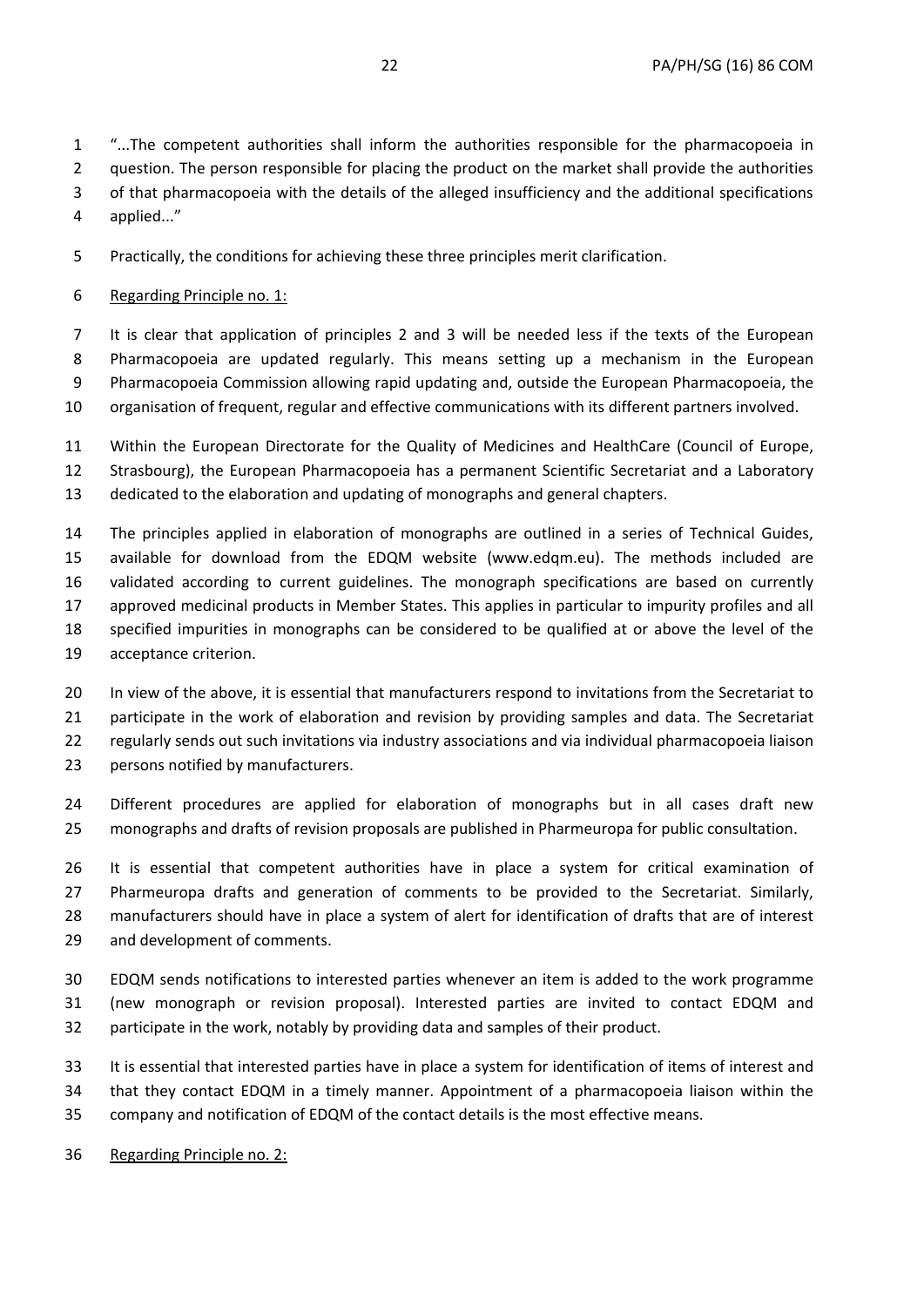1 A monograph may be incomplete and not cover an impurity present in a product manufactured by a 2 new route of synthesis or of purification. When a marketing authorization is requested for a 3 medicinal product containing such a substance for reasons of public health the applicant must submit 4 additional information and the licensing authority must demand it.

5 The National Pharmacopoeia Authority is the most effective liaison for notification of suspected 6 deficiencies in monographs. The form shown in the Annex 2 can be used for brief notification of a 7 suspected deficiency in a monograph. The HelpDesk on the EDQM website can also be used for 8 communication of this type.

9 In the light of the international growth of trade, which is likely to make this situation more common, 10 the demonstration that the reference to the Pharmacopoeia is suitable for a given source is 11 requested by current guidelines of the Quality Working Party established under the Committee for 12 Medicinal Products for Human Use and the Committee for Veterinary Medicinal Products (EMA).

13 To simplify the compilation of the marketing authorisation dossier and to make the reference to the 14 Pharmacopoeia directly usable, the procedure for certification of suitability has been set up; this 15 procedure allows the manufacturers to demonstrate the applicability of the monograph to their 16 product whilst protecting the confidentiality of intellectual property. If the monograph does not 17 provide adequate control, the certificate will be accompanied by additional requirements, pending 18 revision of the monograph.

19 Regarding principle no. 3:

20 As the Pharmacopoeia is the instrument shared by the three partners (two use it, one elaborates and

21 updates it), the existing means of communication between them should be optimised to respond

22 better to the specific needs of each partner whilst respecting its constraints.

- 23 Licensing authorities and manufacturers have similar needs:
- 24 **•** Reliable, accurate, transparent standards
- 25 Up-to-date monographs
- 26 Validated reference methods

27 Licensing authorities are constrained by the need for confidentiality of data submitted in licensing 28 applications. Manufacturers can submit data to EDQM knowing that it will be treated in confidence if 29 they so request, although the end result, a public standard will, of course, be freely available.

- 30 The Pharmacopoeia has its particular needs:
- 31 Information on the market situation
- 32 Information on the needs of licensing authorities in terms of general policy on safety and 33 efficacy and public health policy
- 34 **•** Data and samples representative of approved products on the market. The main constraints 35 for monograph development are: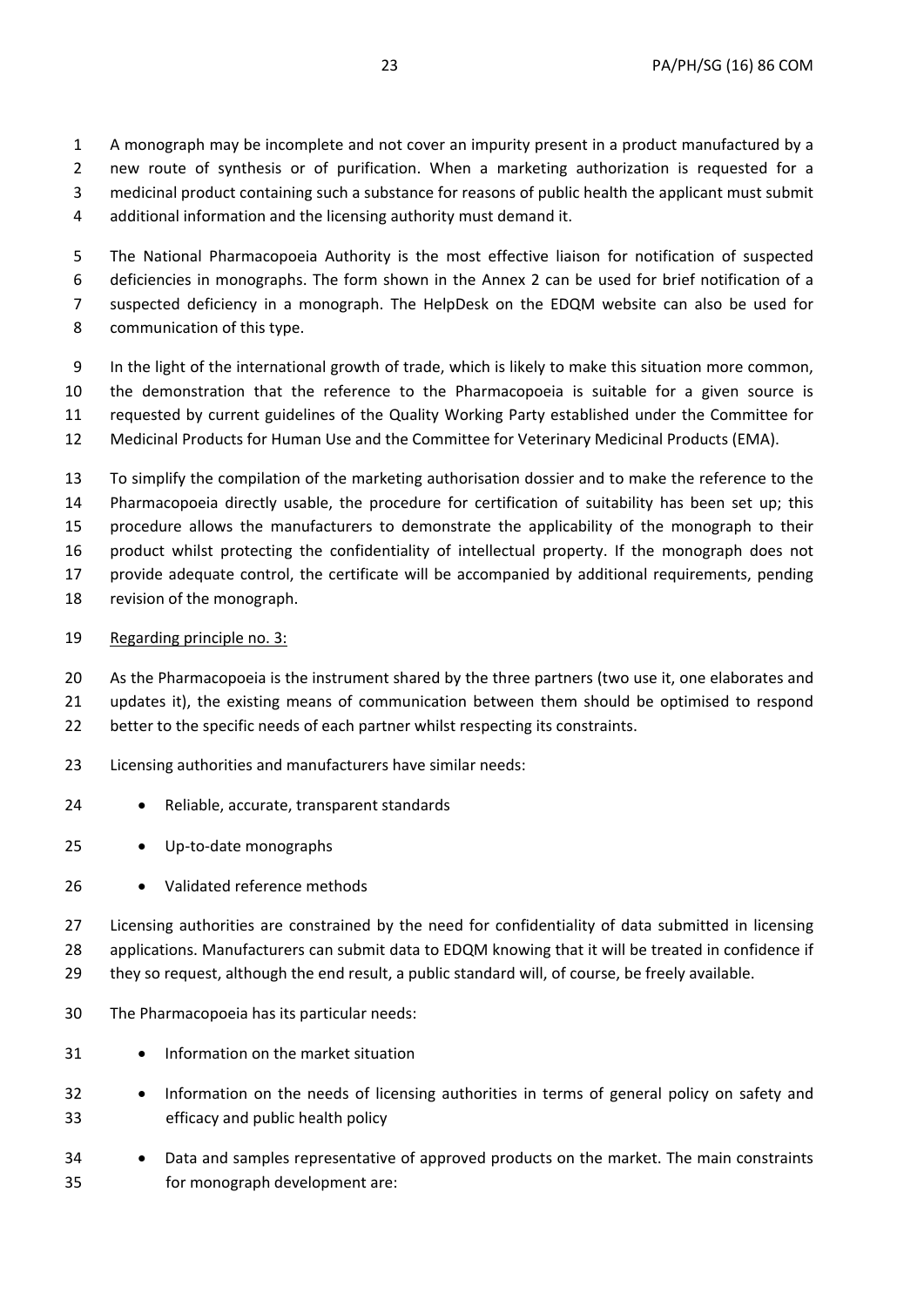| 1<br>2                     | the work involved in development of validated and standardised methods that cover<br>$\circ$<br>the range of available products;                                                                                                                                                                                                                                                                                                                                                    |
|----------------------------|-------------------------------------------------------------------------------------------------------------------------------------------------------------------------------------------------------------------------------------------------------------------------------------------------------------------------------------------------------------------------------------------------------------------------------------------------------------------------------------|
| 3                          | availability of substances needed to prepare reference standards.<br>$\circ$                                                                                                                                                                                                                                                                                                                                                                                                        |
| 4<br>5                     | Each partner should clearly understand the needs and constraints of the other two. For its part,<br>EDQM, is committed to the following:                                                                                                                                                                                                                                                                                                                                            |
| 6<br>7                     | Openness in monograph development based on the principles laid down in the relevant<br>Technical Guide, available on the EDQM website;                                                                                                                                                                                                                                                                                                                                              |
| 8<br>9                     | Development of transparent monographs that can fully serve the needs of all users, with<br>$\bullet$<br>support from the Certification Procedure;                                                                                                                                                                                                                                                                                                                                   |
| 10<br>11                   | Priority drafting of monographs and general chapters requested by licensing bodies, notably<br>$\bullet$<br>the Committees and Working Parties of EMA;                                                                                                                                                                                                                                                                                                                              |
| 12<br>13                   | Effective operation of the Certification Procedure to reduce the workload of assessors for the<br>relevant part of an application;                                                                                                                                                                                                                                                                                                                                                  |
| 14<br>15                   | Publication of monographs on active substances at least 2 years before patent expiry so that<br>$\bullet$<br>a standard will be available when generic applications are made;                                                                                                                                                                                                                                                                                                       |
| 16<br>17                   | Continuous development of the resources of the EDQM website as a support for all aspects<br>of the work;                                                                                                                                                                                                                                                                                                                                                                            |
| 18<br>19                   | Organisation of hearings of interested parties at regular intervals or on request to promote<br>$\bullet$<br>exchange on all aspects related to our work.                                                                                                                                                                                                                                                                                                                           |
| 20                         | NATIONAL PHARMACOPOEIA AUTHORITIES                                                                                                                                                                                                                                                                                                                                                                                                                                                  |
| 21<br>22<br>23<br>24<br>25 | The process of monograph development is mainly undertaken at European level, with Member<br>States contributing resources to this collaborative process rather than developing national standards.<br>There is a consequent saving of resources and there is no subsequent need to harmonise national<br>positions. The role of national pharmacopoeia authorities has therefore evolved and they have<br>become part of an active network functioning in different directions for: |
| 26                         | Provision of expertise for European monograph development;<br>$\bullet$                                                                                                                                                                                                                                                                                                                                                                                                             |
| 27                         | Provision of information on the local market situation for medicinal products;                                                                                                                                                                                                                                                                                                                                                                                                      |
| 28                         | Relaying of information on the pharmacopoeia at the local level;                                                                                                                                                                                                                                                                                                                                                                                                                    |
| 29                         | Liaison at local level between interested parties and EDQM.                                                                                                                                                                                                                                                                                                                                                                                                                         |
| 30<br>31<br>32             | EDQM organises an annual meeting of Secretaries of National Pharmacopoeia Authorities, to<br>facilitate and co-ordinate the activities of common interest and to provide a forum for exchange of<br>information.                                                                                                                                                                                                                                                                    |

33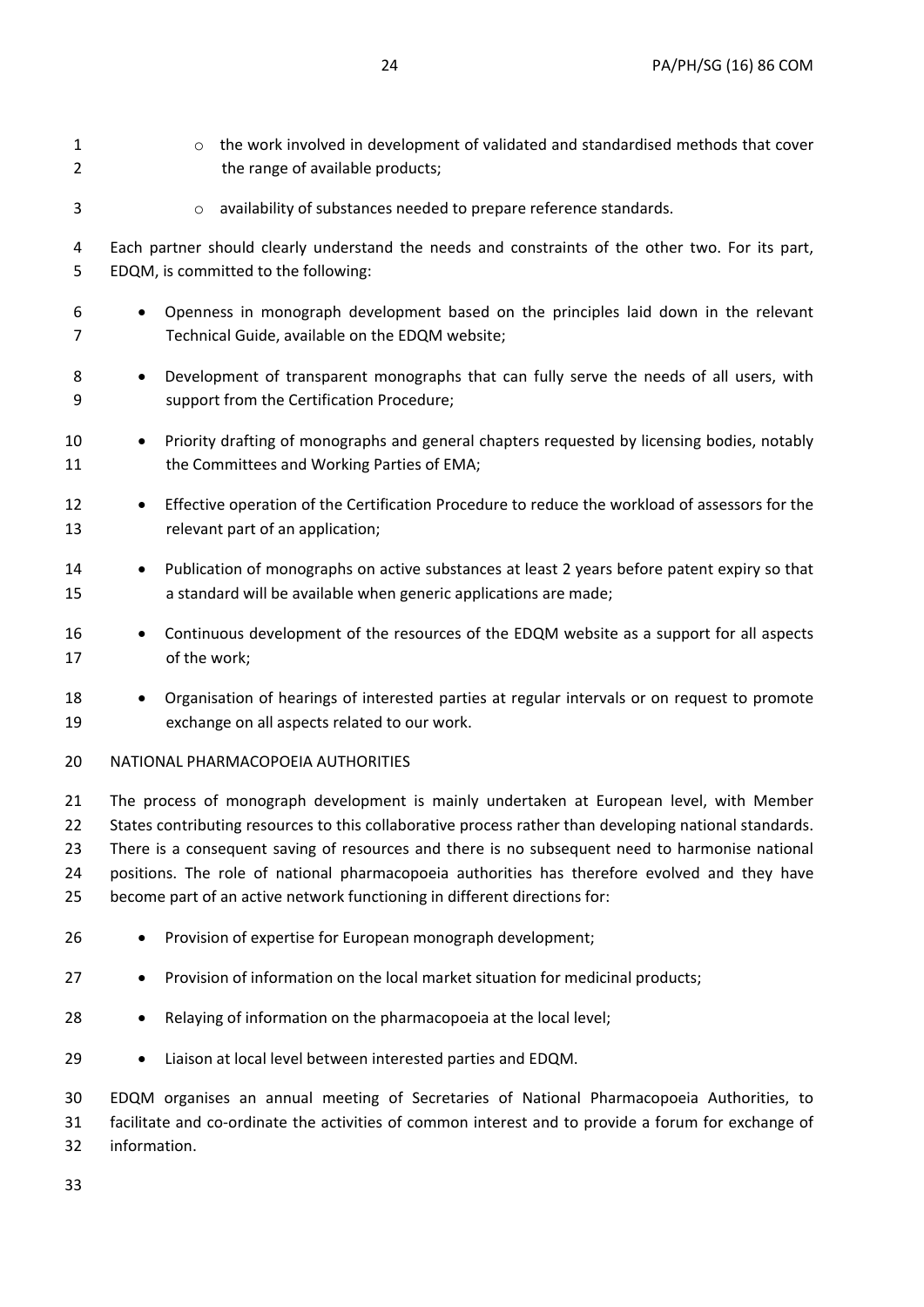### 1 **ANNEX 2**

2 NOTIFICATION OF A SUSPECTED DEFICIENCY IN A MONOGRAPH OF THE EUROPEAN 3 PHARMACOPOEIA

4 According to Directive 2001/83/EC as amended a licensing authority should inform the Secretariat of 5 the European Pharmacopoeia when, during the assessment of an application for marketing 6 authorization, requirements in a monograph of the European Pharmacopoeia have to be 7 supplemented in order to control sufficiently a raw material from a particular manufacturer.

8 Furthermore, the manufacturer has an obligation to co-operate with the European Pharmacopoeia 9 Commission with a view to updating the monograph.

10 The licensing authorities cannot submit to the Secretariat of the European Pharmacopoeia any 11 confidential information from a marketing authorisation application. Therefore, the information 12 submitted to the Secretariat of the European Pharmacopoeia, if possible with the help of the 13 National Pharmacopoeia Authorities, can be limited to a statement of the title of the monograph, the 14 name of the manufacturer, and the nature of deficiency in the monograph, etc. The Secretariat of the 15 European Pharmacopoeia will then contact the manufacturer to obtain the most detailed 16 information directly to allow initiation of the revision process.

17 When informing the Secretariat of the European Pharmacopoeia the following standard format may 18 be used:

19 The information should be sent to:

20 European Pharmacopoeia Department

- 21 EDQM
- 22 Council of Europe
- 23 7, allée Kastner
- 24 CS 30026
- 25 F 67081 STRASBOURG
- 26 France
- 27 Fax: (+33) 3.88.41.27.71
- 28 Name of monograph
- 29 Problem encountered (e.g. test for related substances, insufficient, additional testing needed, test
- 30 replace due to malfunctioning etc.)
- 31 Name and address of manufacturer of finished product
- 32 Name and address of licensing authority and name of assessor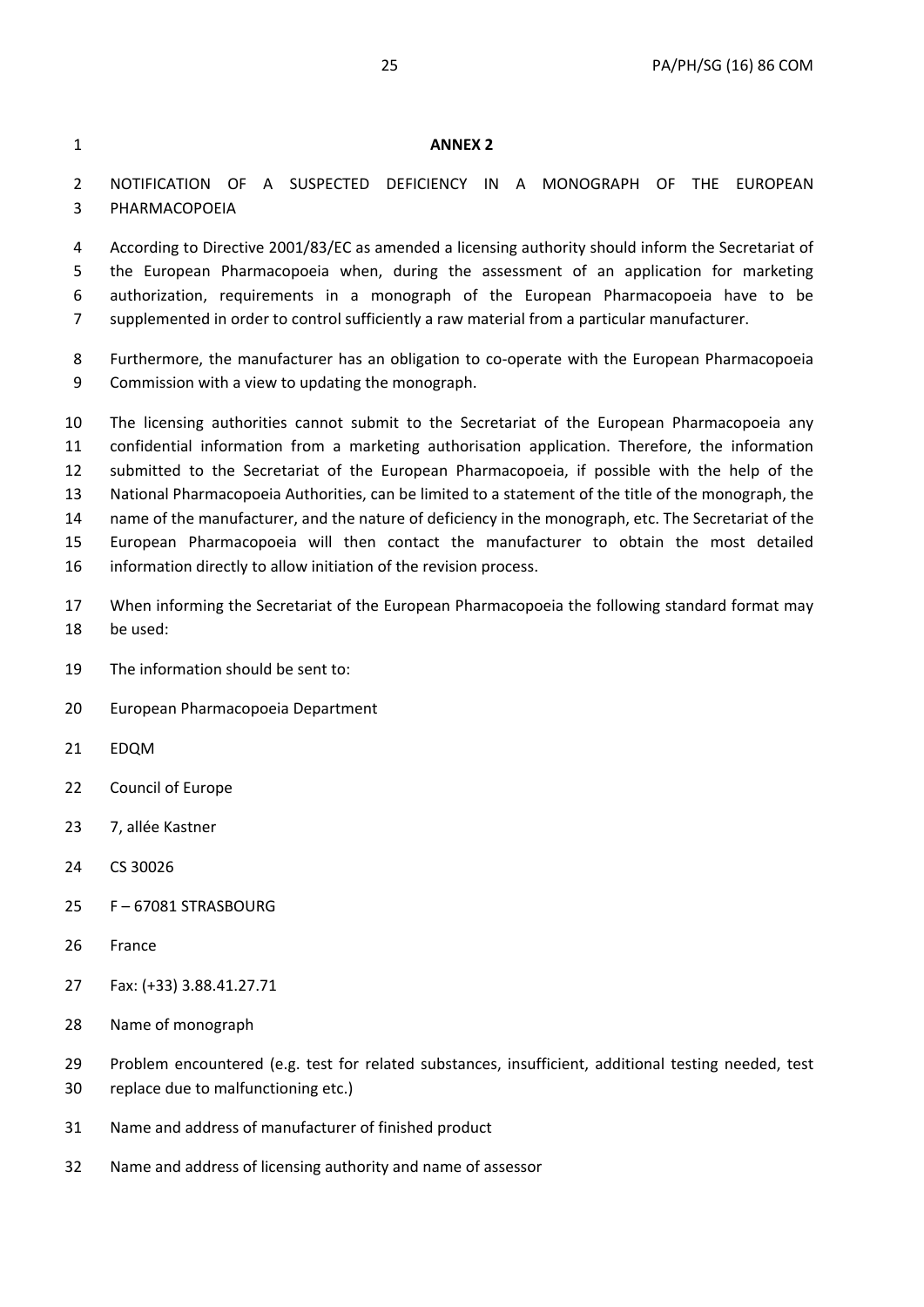1 Name and address of the National Pharmacopoeia Authority

2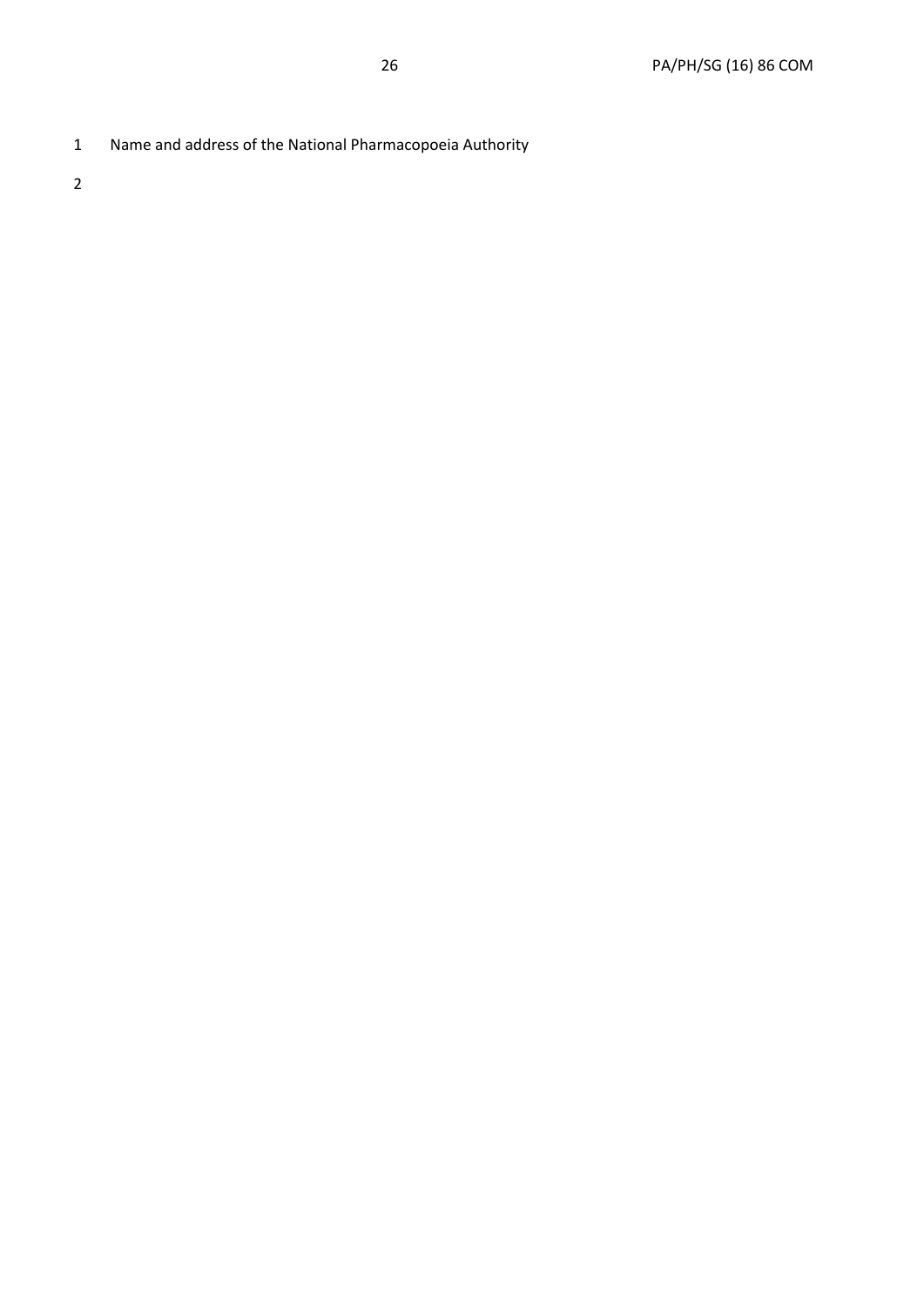### 1 **ANNEX 3**

### 2 PROCEDURES FOR ELABORATION OF MONOGRAPHS FOR THE EUROPEAN PHARMACOPOEIA

3 The work programme is decided by the European Pharmacopoeia Commission. The Commission 4 considers for addition to the work programme monographs on active substances, excipients and, for 5 certain classes, medicinal products that are approved for use in Member States. In the interests of 6 public health, the Commission may decide to elaborate monographs on articles that do not meet 7 these criteria. At the time of addition to the work programme, a monograph or general chapter is 8 allocated to a procedure and to a Group of Experts or Working Party.

- 9 PROCEDURE 1
- 10 ELABORATION BY A GROUP OF EXPERTS
- 11 1. INITIATION
- 12 1.1 Following addition of an item to the work programme, for items to be dealt with by Procedure 1,

13 the Secretariat circulates information to the public via industry associations, pharmacopoeia liaison

14 persons of manufacturers, the EDQM website and Pharmeuropa Interested parties are invited to

15 contact the Secretariat with a view to providing samples and data and participating in the work.

- 16 1.2 The Secretariat identifies the manufacturers of the substance from information provided by the 17 National Pharmacopoeia Authorities and any other information it may have.
- 18 1.3 The Secretariat sends manufacturers/suppliers of the substance a standard letter informing them
- 19 of the procedure and the programme to be followed and asking them to:
- 20 i) supply current production batches and small amounts of the known impurities;
- 21 ii) supply in-house specifications for period-of-use for all grades, as accepted by the licensing 22 authorities, methods of analysis and analytical validation data;
- 23 iii) supply batch analysis data for stability batches;

24 iv) if possible, supply a batch which can be subsequently used as a chemical reference substance 25 (CRS), if required.

- 26 2. PREPARATION OF THE DRAFT MONOGRAPH
- 27 2.1 Each substance is attributed to a co-ordinator and if necessary a co-worker within the group.
- 28 2.2 After receiving the samples and documentation requested, the Secretariat sends copies of the
- 29 documentation and portions of the samples to the co-ordinator and, if necessary, to the co-worker.
- 30 2.3 After receiving the samples and the data, the co-ordinator agrees target dates for completion of
- 31 the laboratory work (preferably not more than 6 months) and initiates the work required, if
- 32 necessary, in collaboration with the manufacturer and the co-worker.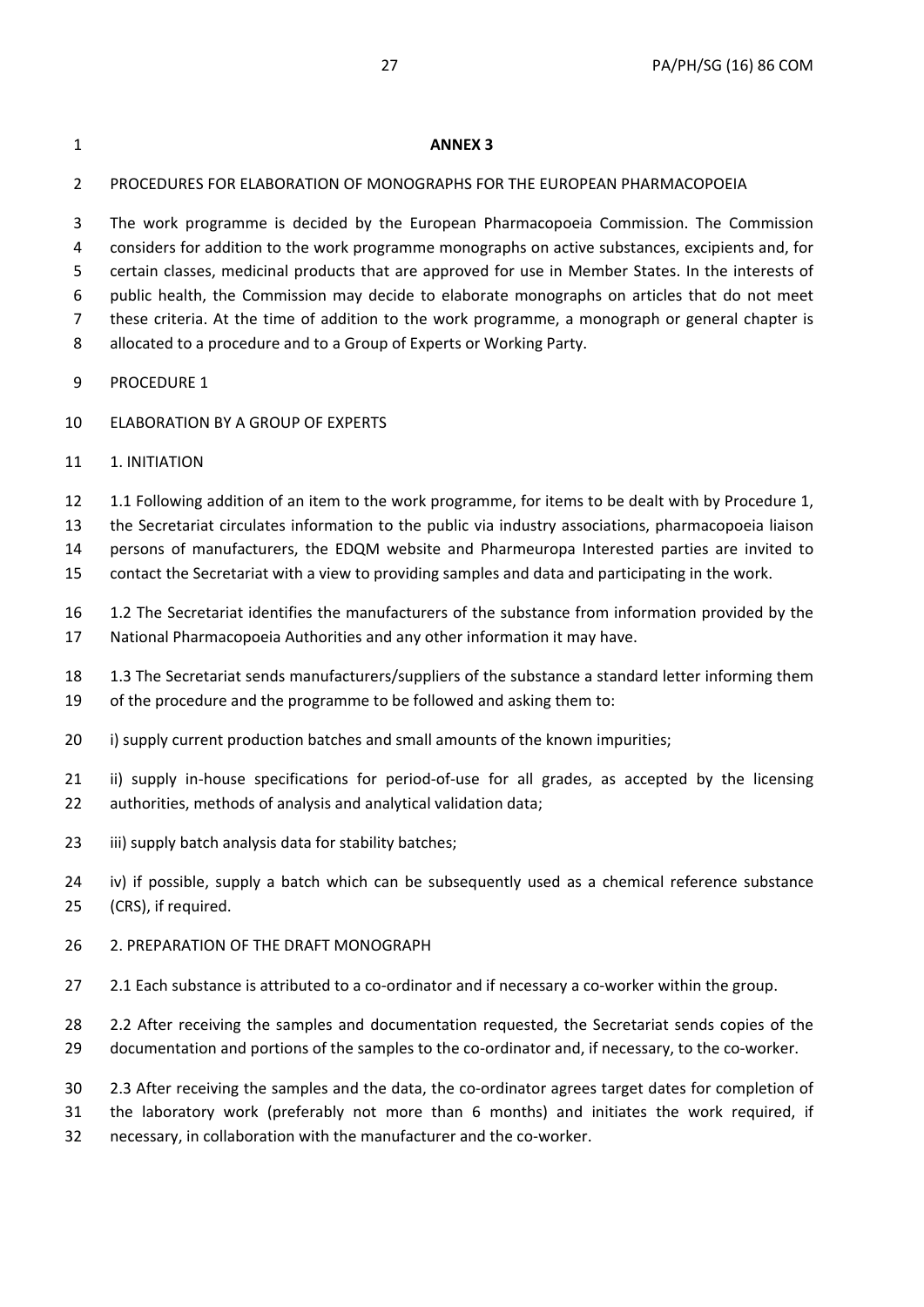1 2.4 The co-worker or, in exceptional cases, the EDQM Laboratory carries out the necessary 2 verifications and sends comments to the co-ordinator who informs the Ph.Eur. Secretariat on 3 progress.

4 2.5 The first draft, conforming to the relevant Technical Guide for the Elaboration of Monographs 5 and the Style Guide is produced by the co-ordinator, ideally within 3 months after the completion of 6 the laboratory work.

7 2.6 The draft is then submitted to the Secretariat in one of the official languages, the Secretariat is 8 responsible for translation of the texts into the other official language and for final editorial 9 verification of the texts.

- 10 3. APPROVAL FOR PUBLICATION IN PHARMEUROPA
- 11 3.1 The draft monograph and a report of the studies carried out are presented to the Group of 12 Experts.
- 13 3.2 If the Group of Experts considers that further work is required, this should be undertaken by the 14 co-ordinator or the co-worker and, if necessary, the EDQM Laboratory and preferably the results
- 15 should be presented at the next meeting of the Group of Experts.
- 16 3.3 In general, the draft to be published in Pharmeuropa is approved by the group in not more than 17 two meetings.
- 18 3.4 If there are any non-scientific difficulties or differences in conception, the problem is immediately 19 submitted to the Commission.
- 20 4. PUBLICATION IN PHARMEUROPA

21 4.1 Once the Group of Experts has approved the draft monograph, the editorial amendments are 22 made by the Secretariat, and the monograph is published in Pharmeuropa and simultaneously sent 23 to the National Pharmacopoeia Authorities.

24 4.2 Whenever appropriate, the author of the monograph prepares an explanatory note to be 25 published at the same time as the monograph. The deadline for comment by the public is set at 3 26 months from the publication date of Pharmeuropa.

### 27 5. EXAMINATION OF THE COMMENTS

28 5.1 The Secretariat uses an electronic "Document Review Tool" to prepare the compilation of the 29 comments received which are made available to the co-ordinator/co-worker and to the Group of 30 Experts for the next meeting of the Group of Experts.

31 5.2 The co-ordinator reviews the comments, tries to resolve the difficulties by carrying out, where 32 relevant, any necessary laboratory work (the Ph. Eur. Laboratory may be asked to help) and submits 33 proposals to the group.

34 5.3 The comments are considered by the Group of Experts and the monograph is then approved for 35 adoption by the Commission. If necessary, to avoid delaying the publication of new texts, the Group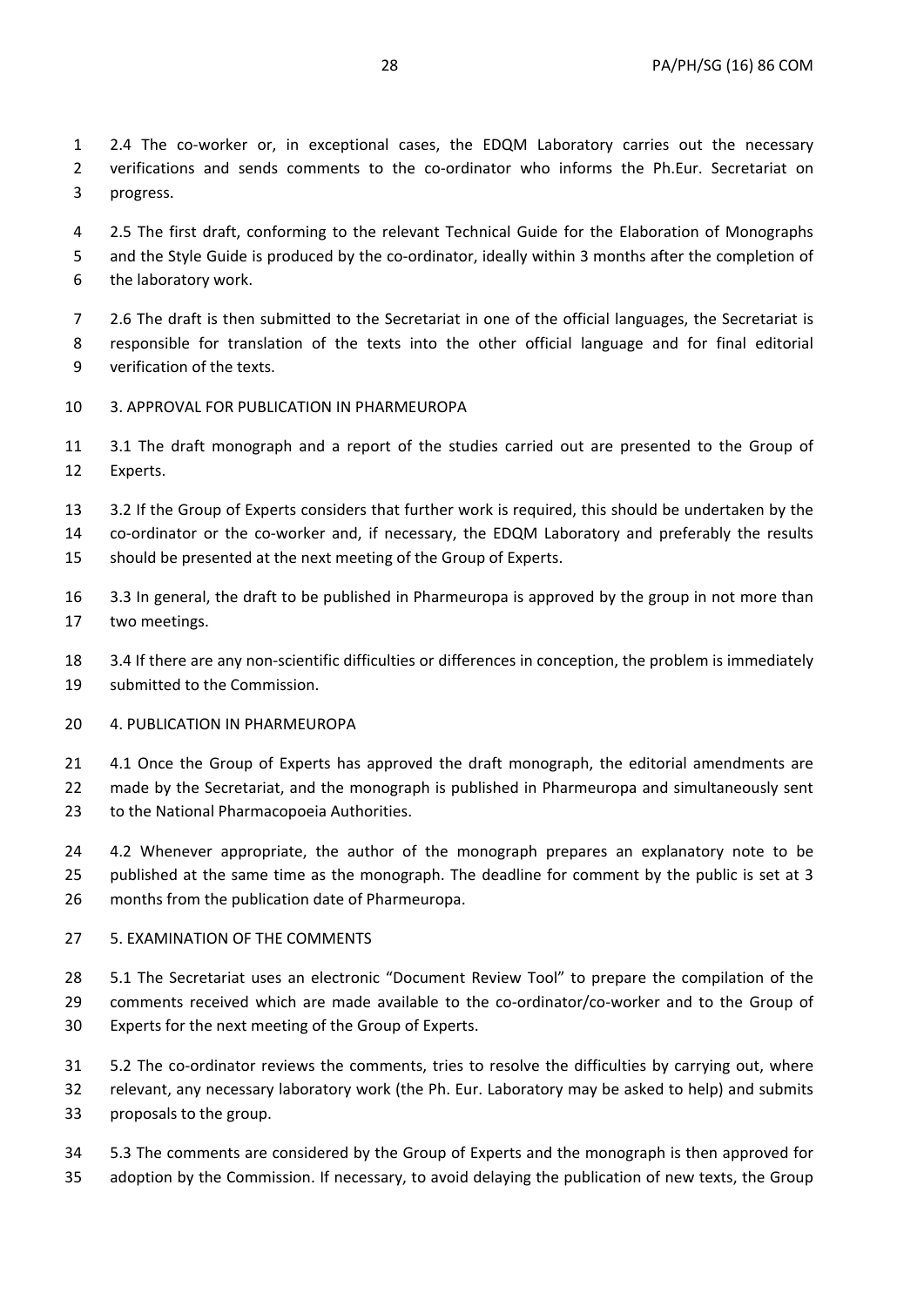1 of Experts submits a text for adoption by the Commission while proposing further work on an 2 unresolved matter.

- 3 5.4 In cases where important modifications are foreseen in the light of the results of the enquiry
- 4 (change of a method, significant change of specifications), either a second publication is envisaged or
- 5 National Pharmacopoeia Authorities are consulted.
- 6 6. ADOPTION BY THE COMMISSION

7 6. 1 The Secretariat prepares the document for the Commission and submits it for adoption at the 8 next Session.

- 9
- 10 PROCEDURE 2
- 11 ADAPTATION OF NATIONAL MONOGRAPHS
- 12 Procedure 2 is no longer used since the programme of adaptation of national monographs has been 13 completed.
- 14
- 15 PROCEDURE 3
- 16 NATIONAL SECRETARIAT ACTING AS CO-ORDINATOR
- 17 This procedure has been integrated into the Procedure 4.
- 18
- 19 PROCEDURE 4

20 This procedure applies to substances for which a single interested party amongst manufacturers has 21 been identified. It is usually applied to substances still under patent protection where there is 22 potential for future production of generics. The aim of the procedure is to publish a monograph 5 23 years after the first approval in medicinal products in Europe, at latest 2 years or more before patent 24 expiry. The work is co-ordinated by EDQM and overseen by the Group of Experts P4. Data provided 25 by manufacturers is treated in confidence and access is allowed only to EDQM staff and members of 26 the Group of Experts P4, composed of representatives of Competent Authorities (national 27 pharmacopoeia authorities, regulatory authorities or OMCLs).

28 1. INITIATION

29 1.1 Following addition to the work programme, a co-ordinator in the Group of Experts P4 is 30 appointed and responsible persons in the Secretariat and Laboratory. Any member of the P4 group 31 may act as a co-ordinator and nominate a contact within the Competent Authority who for the 32 purpose of this monograph project becomes a member of the Group of Experts P4.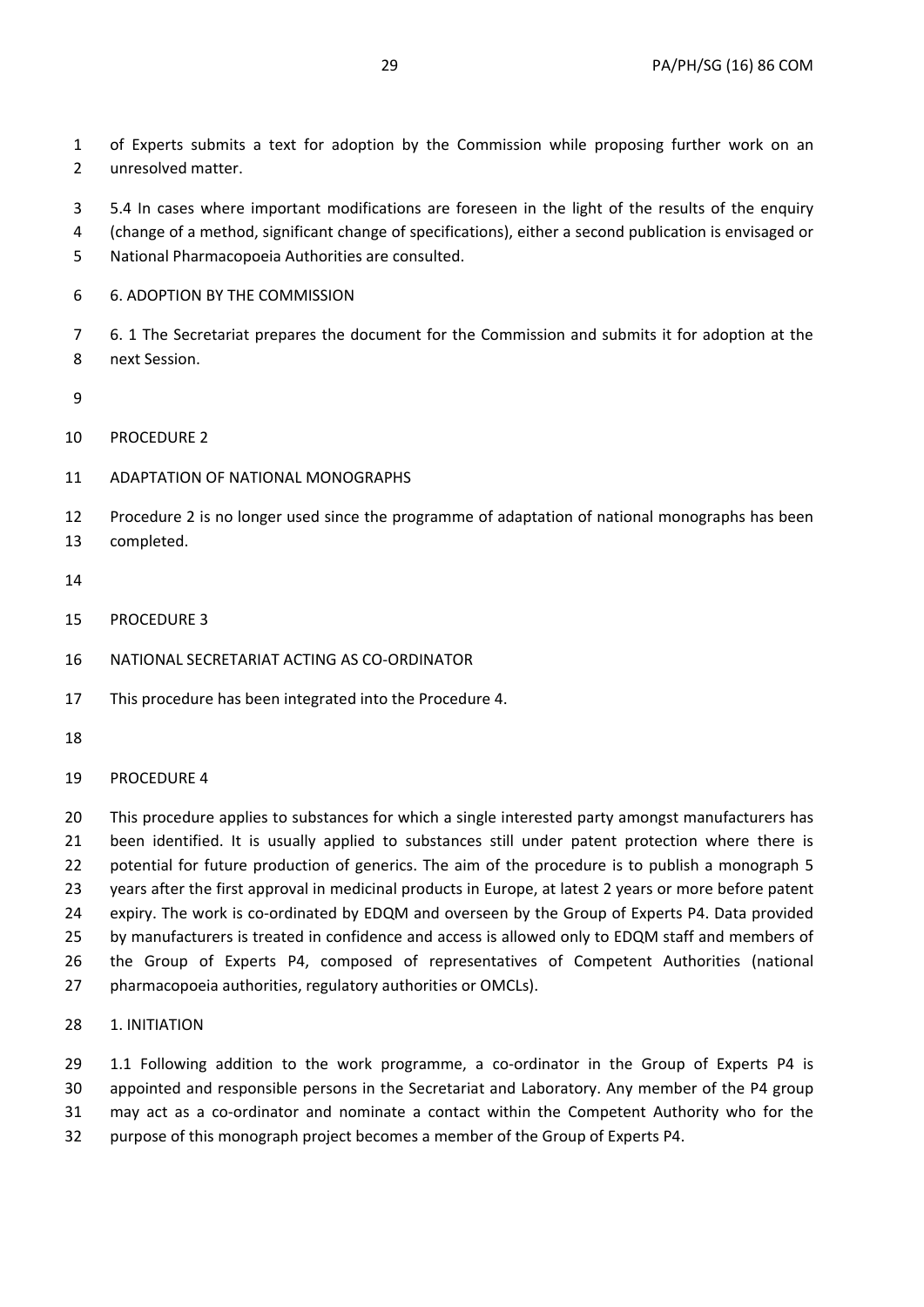1 1.2 The Secretariat request data and samples from the manufacturer. Data are treated in confidence 2 and are accessible only to the Group of Experts P4 and EDQM staff members involved in the P4 3 Procedure.

- 4 1.3 The Secretariat reviews the data and samples received. If the data and samples are complete and 5 satisfactory, a first draft of the monograph is prepared by the responsible person within the 6 Secretariat. If the data and samples appear to be incomplete, the Secretariat requests further 7 data/samples before proceeding with the preparation of a first draft.
- 8 2. PREPARATION OF A FIRST DRAFT
- 9 2.1 The first draft is reviewed by the co-ordinator, the Secretariat and the Laboratory and questions 10 are compiled and forwarded to the manufacturer.
- 11 2.2 When all issues have been resolved with the manufacturer, the Laboratory tests one or more 12 batches according to the draft. Where necessary to confirm results from the EDQM Laboratory, the 13 tests are run in a second laboratory (of a national pharmacopoeia or OMCL).
- 14 If a National Pharmacopoeia Authority acts a co-ordinator, the draft is tested in its laboratories and 15 the confirmatory testing is carried out by the EDQM Laboratory.
- 16 2.3 Laboratory reports are sent to the manufacturer and further questions may be raised. The 17 responsible person with the Secretariat endeavours to resolve with the manufacturer all points of 18 difference, in collaboration with the co-ordinator and the responsible person in the Laboratory.
- 19 2.4 The amended draft, conforming to the relevant Technical Guide for the Elaboration of 20 Monographs and the *Style Guide*, is produced by the Secretariat in collaboration with the co-21 ordinator, ideally within 3 months after the completion of the laboratory work.
- 22 2.5 The Secretariat is responsible for translation of the texts into the other official language and for 23 final editorial verification of the texts.
- 24 PUBLICATION IN PHARMEUROPA

25 3.1 Once the Group of Experts P4 has confirmed the draft monograph, the necessary amendments 26 are incorporated by the Secretariat. The monograph is published in Pharmeuropa and simultaneously 27 sent to the National Pharmacopoeia Authorities.

- 28 Whenever necessary, the author of the monograph prepares an explanatory note to be published at 29 the same time as the monograph. The deadline for comment by the public is set at 3 months from 30 the publication date of Pharmeuropa.
- 31 4. CONSIDERATION OF COMMENTS
- 32 4.1 The Secretariat uses an electronic "Document Review Tool" to prepare the compilation of the 33 comments received, which are made available to the co-ordinator and to the Group of Experts P4.
- 34 4.2 The co-ordinator and the responsible person in the Secretariat study the comments and prepare 35 a document showing the rationale for acceptance or non-acceptance of proposed changes.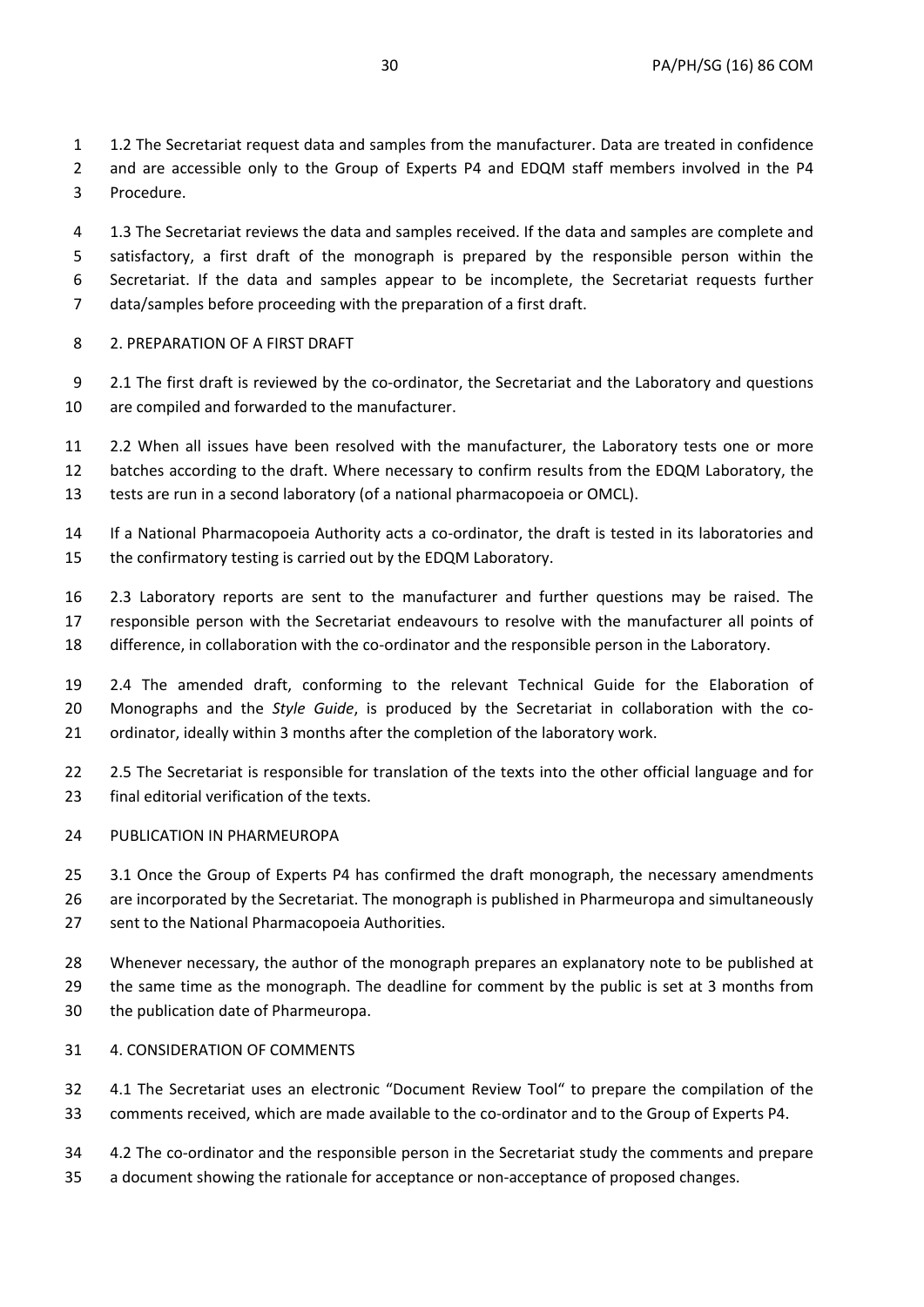1 4.3 A revised draft is prepared for confirmation by the Group of Experts P4 in the light of the 2 rationale document. If necessary, to avoid delaying the publication of the new texts, the Group of 3 Experts P4 submits a text for adoption by the Commission while proposing further work on an 4 unresolved matter.

- 5 4.4 In cases where important modifications are foreseen in the light of the results of the enquiry 6 (change of a method, significant change of specifications), either a second publication is envisaged or
- 7 National Pharmacopoeia Authorities are consulted.
- 8 5. SUBMISSION TO THE COMMISSION
- 9 The Secretariat prepares the document for the Commission and submits it for adoption at the next 10 Session.
- 11
- 12